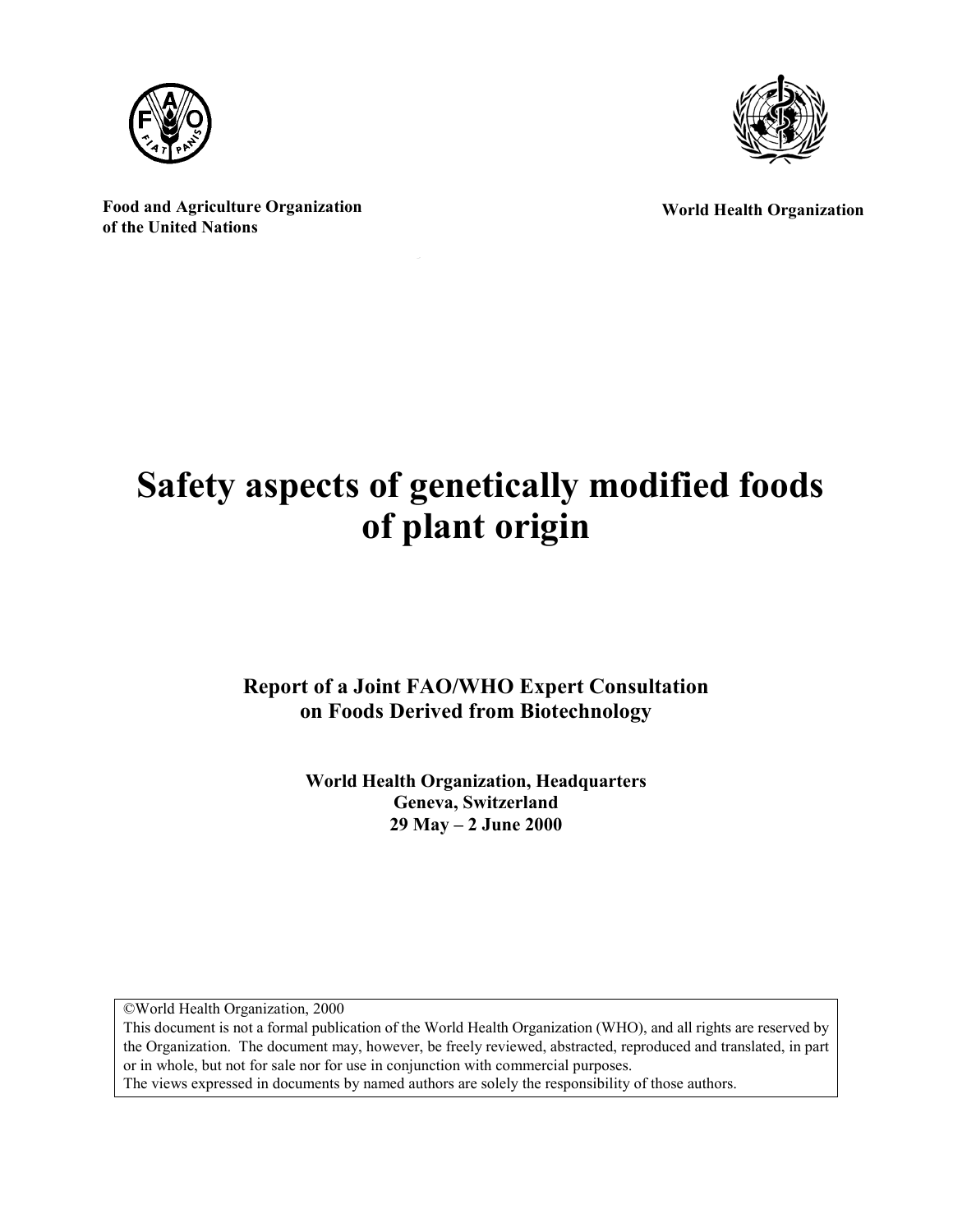| 1.                 |                                                                              |  |
|--------------------|------------------------------------------------------------------------------|--|
| 2.                 |                                                                              |  |
| 3.                 |                                                                              |  |
| $\boldsymbol{4}$ . | APPROACHES TO THE NUTRITIONAL AND FOOD SAFETY EVALUATION                     |  |
| 4.1                |                                                                              |  |
|                    |                                                                              |  |
|                    |                                                                              |  |
|                    |                                                                              |  |
|                    |                                                                              |  |
|                    |                                                                              |  |
|                    | 5.2 UNEXPECTED OUTCOMES: TARGETING A SINGLE NUTRIENT CAN RESULT IN OTHER     |  |
|                    |                                                                              |  |
|                    |                                                                              |  |
|                    |                                                                              |  |
|                    | 6.2 GENE TRANSFER FROM GENETICALLY MODIFIED PLANTS: MECHANISMS AND           |  |
|                    |                                                                              |  |
|                    |                                                                              |  |
| 7.                 |                                                                              |  |
| 8.                 |                                                                              |  |
| 9.                 |                                                                              |  |
|                    |                                                                              |  |
|                    | ANNEX 2: LIST OF DOCUMENTS CONCERTIVE CONTROL AND THE 30                     |  |
|                    | ANNEX 3: REPLY TO THE QUESTIONS FROM THE CODEX AD HOC INTERGOVERNMENTAL TASK |  |
|                    |                                                                              |  |

## **CONTENTS**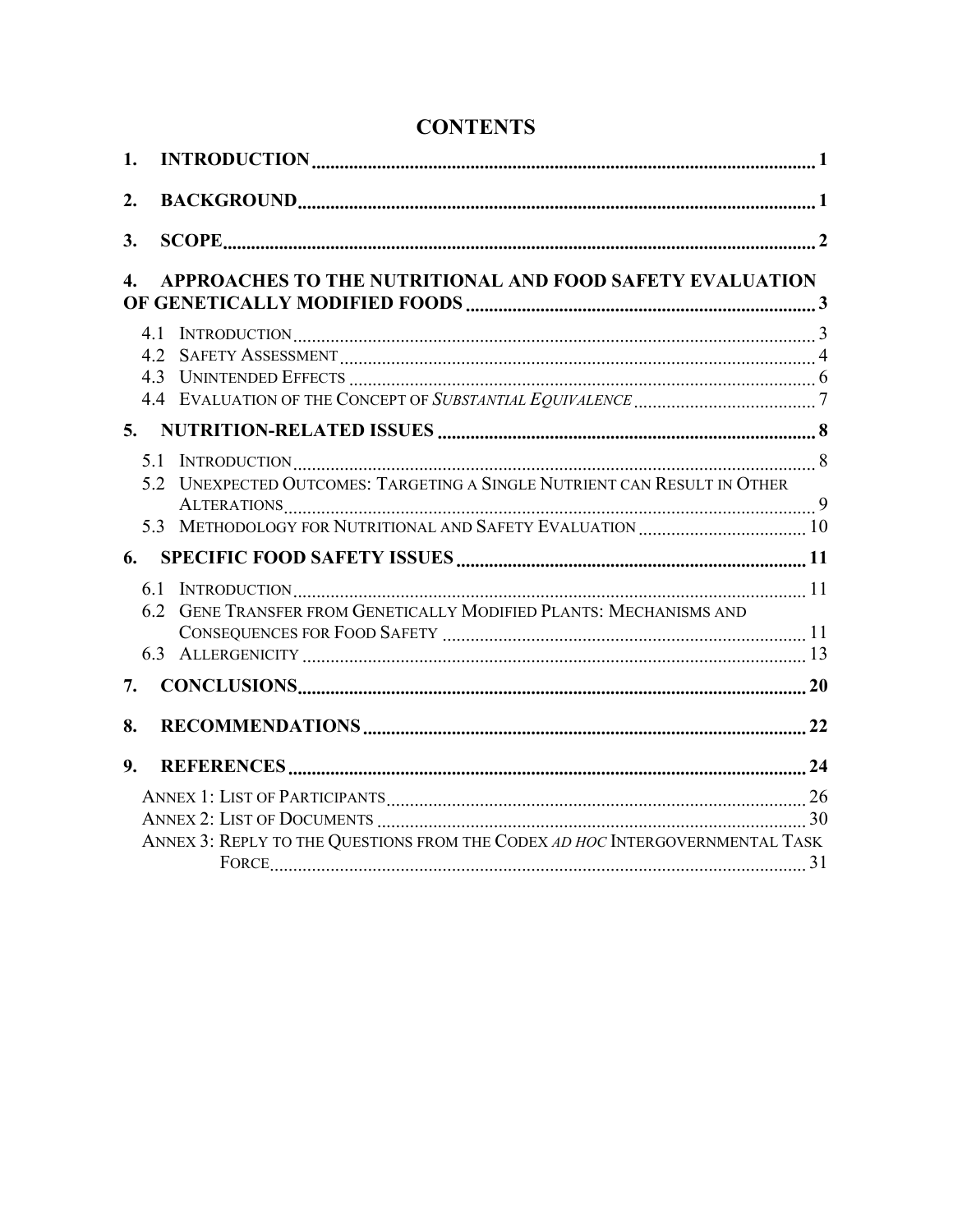### **1. Introduction**

A Joint FAO/WHO Expert Consultation on Foods Derived from Biotechnology was held at the Headquarters of the World Health Organization (WHO) in Geneva from 29 May to 2 June 2000. A total of 27 experts, including authors of discussion papers, participated in the Consultation. The complete list of participants is given in Annex 1.

Ms Poonam Khetrapal Singh, Executive Director, Cluster of Sustainable Development and Healthy Environments, opened the Consultation on behalf of Directors-General of WHO and the Food and Agriculture Organization of the United Nations (FAO). In her statement, Ms Singh indicated that biotechnology would provide powerful tools for the sustainable development of agriculture and food production. When appropriately integrated with other technologies for the food production, biotechnology can be of significant assistance in meeting the needs of an expanding and increasingly urbanized population in the new millennium. Ms Singh drew attention to the concern expressed by the public at large over the safety and nutritional aspects of foods derived from biotechnology. She stressed the need for the constant review of methodologies for risk assessment and expected the Consultation to provide Member States of FAO and WHO with useful guidance in this respect.

The Consultation elected Dr Harry Kuiper as Chairperson and Dr Marília Regini Nutti as Vice-Chairperson. Dr James Maryanski was elected as Rapporteur and Dr Jennifer Thomson as Vice-Rapporteur. The Consultation decided to nominate Co-Rapporteurs for each of the sections of the programme to assist in the drafting of the report of the Consultation. Dr Ronald Walker was nominated Co-Rapporteur for Section A (Approaches to the Nutritional and Food Safety Evaluations), Dr Keith Downey for Section B (Nutrition-Related Issues) and Dr Ian Munro for Section C (Specific Food Safety Issues)<sup>1</sup>.

### **2. Background**

L

Previous expert Consultations convened by FAO/WHO and OECD have recommended that *substantial equivalence* be an important component in the safety assessment of foods and food ingredients derived from genetically modified plants intended for human consumption (OECD, 1993; FAO, 1996). This concept embodies a science-based approach in which a genetically modified food is compared to its existing, appropriate counterpart. The approach is not intended to establish absolute safety, which is an unattainable goal for any food. Rather, the goal of this approach is to ensure that the food, and any substances that have been introduced into the food as a result of genetic modification, is as safe as its traditional counterpart.

Several countries have used the concept of *substantial equivalence* as an important component of the safety evaluations of foods and food ingredients derived from genetically modified plants. They have found this approach to be scientifically sound and practical. Nevertheless, there has not been a universal consensus on the application of this concept. This has resulted in criticism that the approach does not provide a sufficient basis for safety and calls for national governments and international bodies to consider alternative approaches. As one example of the increased international focus on foods derived from biotechnology, the agenda of the G 8 meeting of Heads of State and Government scheduled to take place in Okinawa, Japan in July 2000, includes an item on the implications of biotechnology and other aspects of food safety.

 $<sup>1</sup>$  The list of working documents of the Consultation is reproduced in Annex 2 of this report.</sup>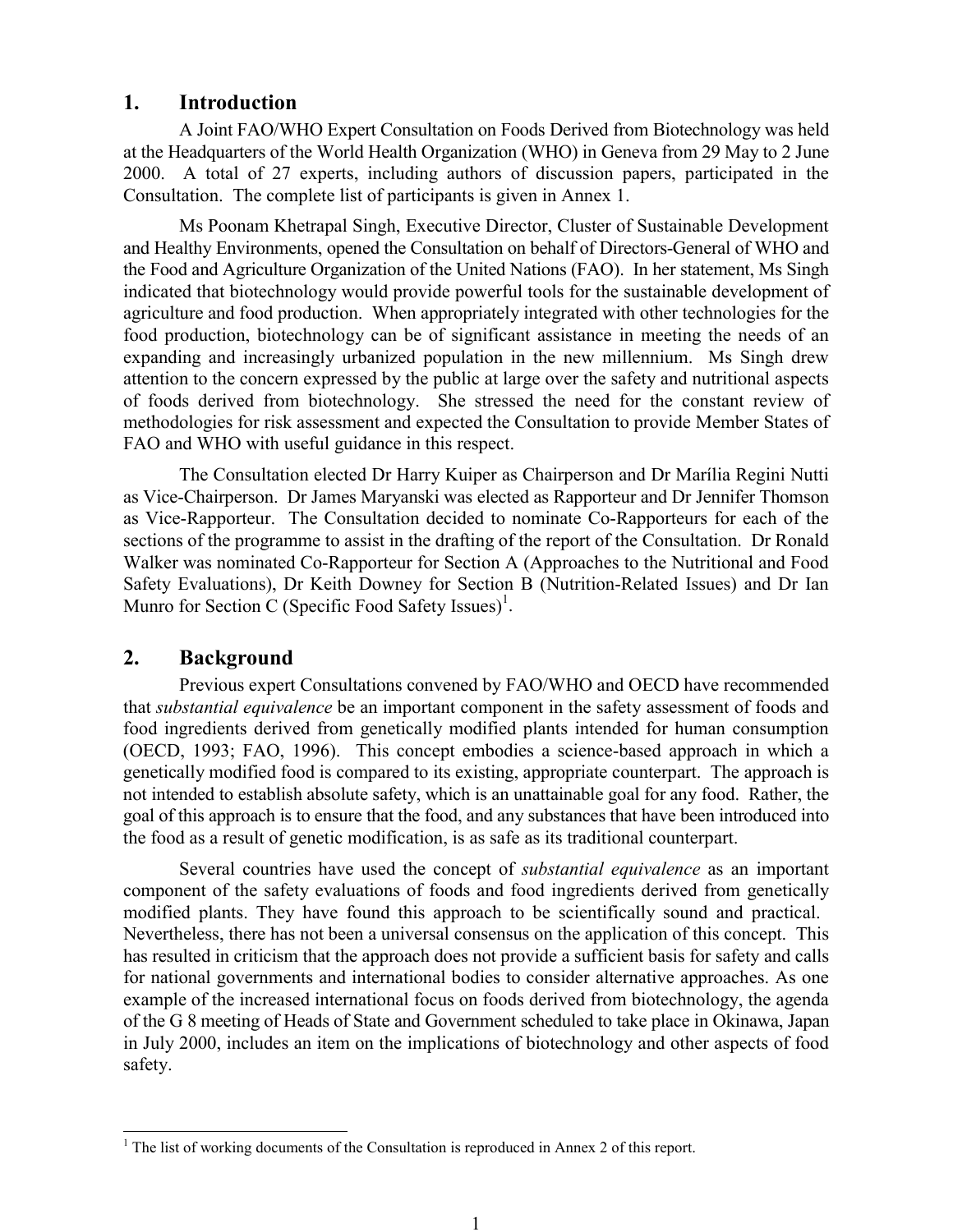FAO and WHO convened this Consultation to evaluate experience gained since the 1996 Joint FAO/WHO Consultation (FAO, 1996) and to assess whether any new scientific information would suggest a need for modifying current approaches for assessing the safety of foods and food ingredients derived from genetically modified plants. This Consultation also provided an opportunity, in the light of recent scientific reports, to review the scientific basis, application, and limitations of the concept of *substantial equivalence*.

## **3. Scope**

L

The Consultation was convened to address food safety and nutritional questions regarding foods and food ingredients derived from plants that have been genetically modified using recombinant DNA techniques. Nevertheless, the concepts and principles described in this report are equally applicable to all foods and food ingredients derived from plants modified by other techniques.

For the purpose of this report, the term "genetically modified food/plant" is used to describe foods or food ingredients that are, or are derived from, plants that have been modified (engineered) through the use of recombinant DNA techniques.

Specifically, the Consultation was requested:

- to provide FAO, WHO and their Member States with scientific support in relation to the safety and nutritional features of foods derived from biotechnology on the basis of available scientific data, taking into consideration work done by national authorities, FAO, WHO and other international organisations and other relevant international fora;
- to review existing strategies for the safety and nutritional assessment of foods derived from biotechnology, taking into account ever increasing public concerns and experiences accumulated in testing such foods;
- to make recommendations on further research needs and priorities for evaluation of safety and nutritional aspects of foods derived from biotechnology.

The first session of the Codex *ad hoc* Intergovernmental Task Force on Foods Derived from Biotechnology, which had been established by the twenty-third session of the Codex Alimentarius Commission in June/July 1999, was held in Chiba, Japan in March 2000. It welcomed the initiative of FAO and WHO to convene the Consultation. It identified the following questions on which the Consultation was invited to formulate scientific opinions:<sup>2</sup>

- What overarching scientific principles should be applied to the safety and nutritional assessment?
- What is the role, and what are the limitations, of *substantial equivalence* in the safety and nutritional assessment? Are there alternative strategies to *substantial equivalence* that should be used for the safety and nutritional assessment?
- What scientific approach can be used to monitor and assess possible long-term health effects or unintended/unexpected adverse effects?
- What scientific approach can be used to assess the potential allergenicity?
- What scientific approach can be used to assess the possible risks arising from the use of antibiotic resistance marker genes in plants and microorganisms?

 $2^2$  The reply to the questions by the Consultation is reproduced in Annex 3 of this report.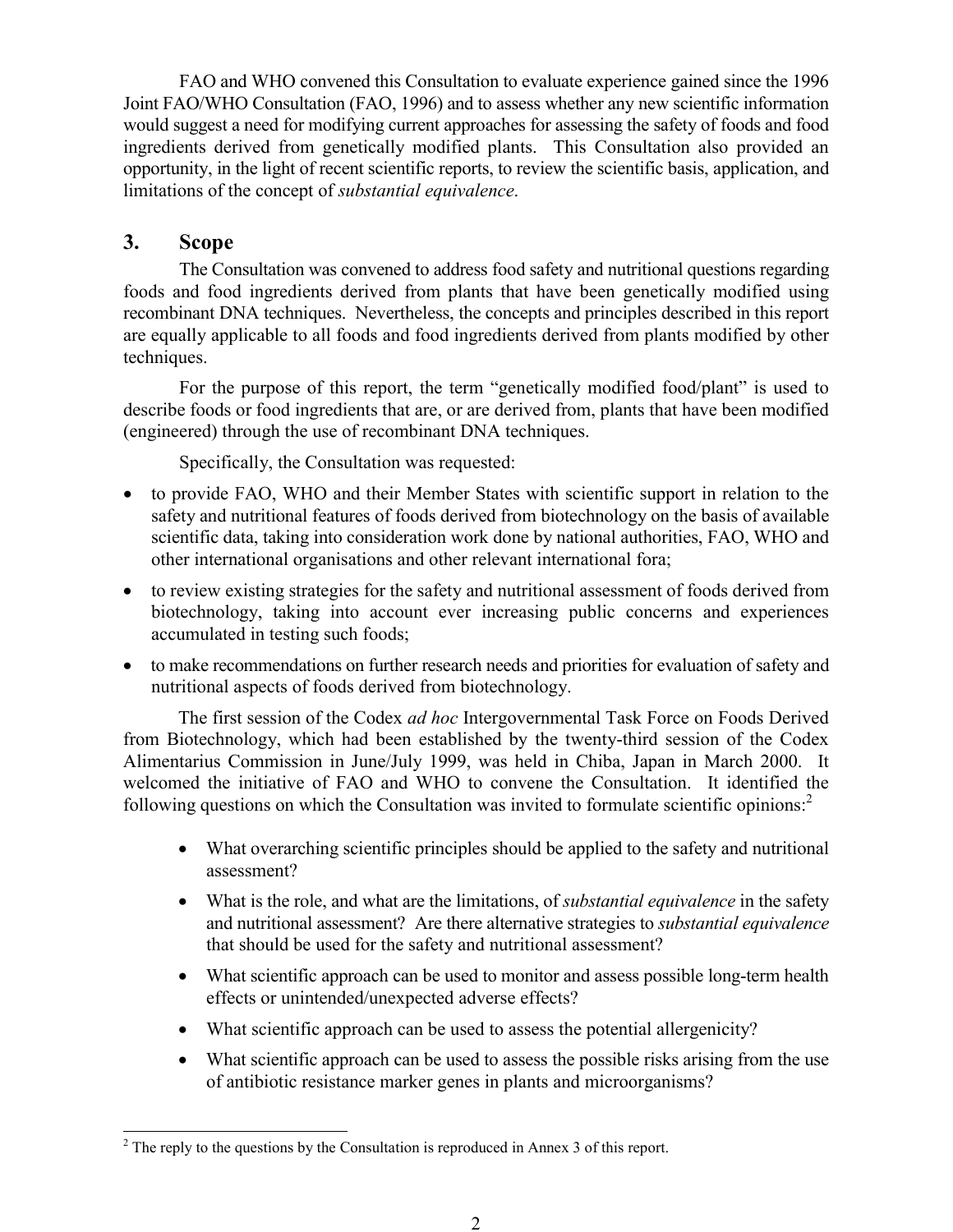The Consultation did not consider environmental safety issues related to the release of genetically modified food/plants into the environment as these were outside its defined scope. Similarly, it did not consider non-science aspects such as socio-economics, risk management and public acceptance.

## **4. Approaches to the Nutritional and Food Safety Evaluation of Genetically Modified Foods**

### **4.1 Introduction**

For many years the practical difficulties of obtaining meaningful information from conventional toxicology studies on the safety of whole foods have been well recognized (OECD, 1996). The limitations of conventional toxicological studies became particularly apparent when animal feeding studies were used to assess the safety of irradiated foods.

Animal studies are a major element in the safety assessment of many compounds such as pesticides, pharmaceuticals, industrial chemicals and food additives. In most cases however, the test substance is well characterized, of known purity, of no particular nutritional value and human exposure is generally low. It is therefore relatively straightforward to feed such compounds to animals at a range of doses, some several orders of magnitude greater than the expected human exposure levels, in order to identify any potential adverse health effects of importance to humans. In this way it is possible, in most cases, to determine levels of exposure at which adverse effects are not observed, and so set safe upper limits by the application of appropriate safety factors.

By contrast, foods are complex mixtures of compounds characterised by wide variation in composition and nutritional value. Due to their bulk and effect on satiety they can usually only be fed to animals at low multiples of the amounts that might be present in the human diet. In addition, a key factor to consider in conducting animal studies on foods is the nutritional value and balance of the diets used, to try to avoid the induction of adverse effects which are not related directly to the material itself. Detecting any potential adverse effects and relating these conclusively to an individual characteristic of the food can therefore be extremely difficult. Another consideration in deciding the need for animal studies is whether it is appropriate to subject experimental animals to such a study if it is unlikely to give rise to meaningful information.

In practice, very few foods consumed today have been subject to any toxicological studies, yet they are generally accepted as being safe to eat. In developing a methodology for the safety assessment of new foods, it was essential to establish a benchmark definition of safe food. This was taken up by OECD in 1991 who said that food is considered safe if there is reasonable certainty that no harm will result from its consumption under anticipated conditions of use.

The difficulties of applying traditional toxicological testing and risk assessment procedures to whole foods, meant that an alternative approach was required for the safety assessment of genetically modified foods. This led to development of the concept of *substantial equivalence*.

This approach acknowledges that the goal of the assessment is not establishing absolute safety but to consider whether the genetically modified food is as safe as its traditional counterpart, where such a counterpart exists.

The Consultation agreed that the practical difficulties already identified in relation to the application of conventional toxicology studies to whole food preclude their use as a routine safety assessment technique for genetically modified foods. The Consultation also recognised that the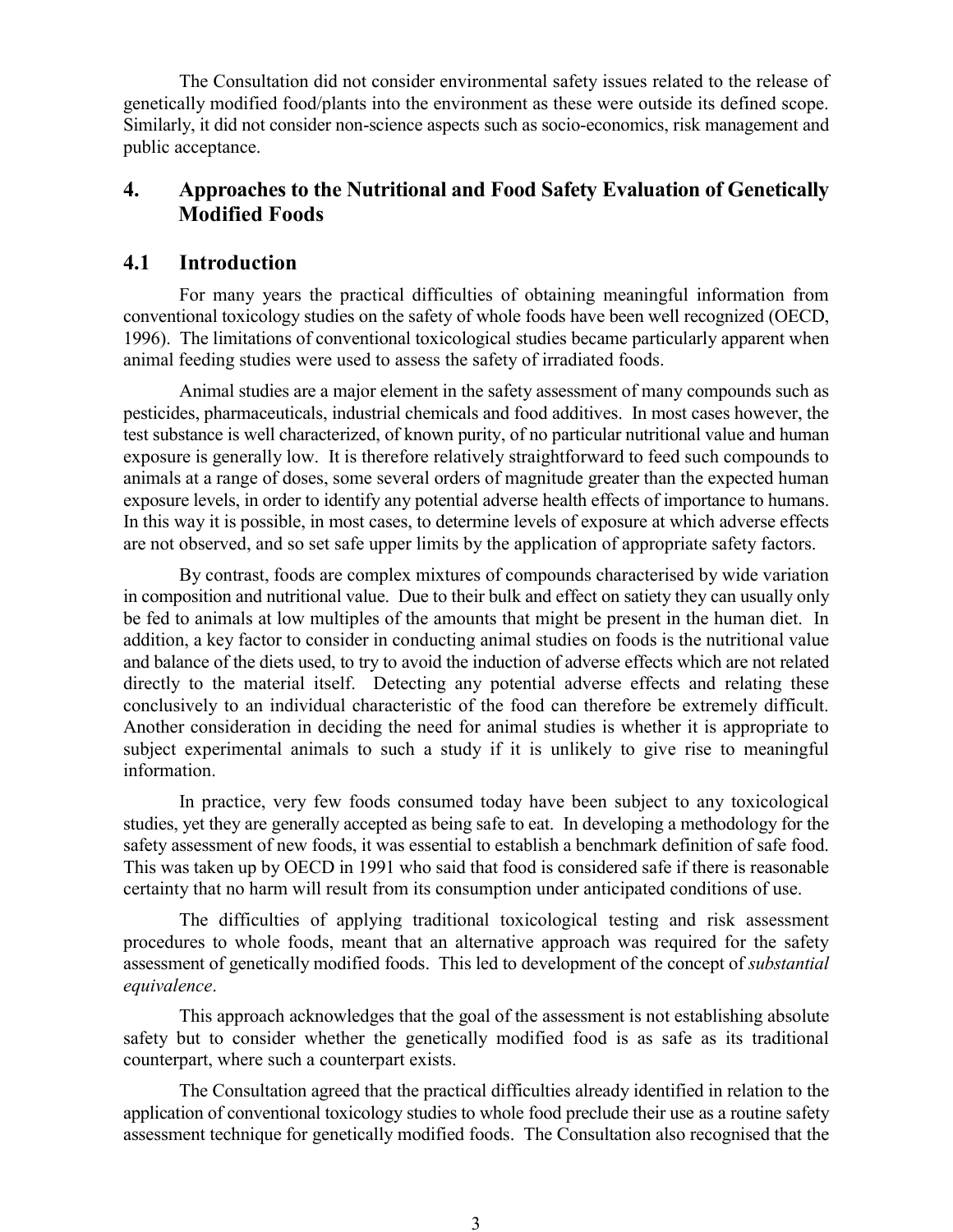use of toxicology studies could not be justified from an animal welfare perspective where it was unlikely to result in meaningful information. In addition, the Consultation noted that the concept of *substantial equivalence* was a good example of an approach to reduce the use of animals in toxicology studies by refining safety assessment techniques and replacing animal models with alternatives.

The concept of *substantial equivalence* was developed as a practical approach to the safety assessment of genetically modified foods. The Consultation agreed that *substantial equivalence* should be seen as a key step in the safety assessment process. The application of the concept is not a safety assessment in itself; it does not characterize the hazard, rather it is used to structure the safety assessment of a genetically modified food relative to its conventional counterpart. As a starting point, the genetically modified organism (plant, micro-organism or animal), and/or foods derived from it, is compared with its closest traditional counterpart in order to identify any intended and unintended differences which then become the focus of the safety assessment. Data for comparison should be obtained using validated methods and analyzed using appropriate statistical techniques. The comparative approach should take into account agronomic, genetic and chemical aspects and only when all of these have been considered can an objective assessment of safety be made. The type and extent of further studies depend on the nature of the differences and whether or not they are well characterised. Studies should be carried out in accordance with good laboratory practise.

### **4.2 Safety Assessment**

### **4.2.1 Basic Principles**

Several international organisations have already addressed the issues associated with the safety assessment of novel foods and, in the present context, genetically modified plants and micro-organisms (WHO, 1991; OECD, 1993; WHO, 1995; FAO, 1996; ILSI, 1996; Commission of the European Communities, 1997). It is generally agreed that such an assessment requires an integrated and stepwise, case-by-case approach and some authorities have developed decision trees to assist in determining the extent of testing required in specific cases (SCF, 1997; UK ACNFP, 1995). This approach is useful in determining appropriate safety assessment strategies.

The safety assessment of a genetically modified food is directed by the results of a comparison between the genetically modified food and its conventional counterpart. It follows a stepwise process aided by a series of structured questions. Factors taken into account in the safety assessment include:

- identity;
- source;
- composition;
- effects of processing/cooking;
- transformation process;
- the recombinant DNA (e.g. stability of insertion, potential for gene transfer);
- protein expression product of the novel DNA;
	- effects on function;
	- potential toxicity;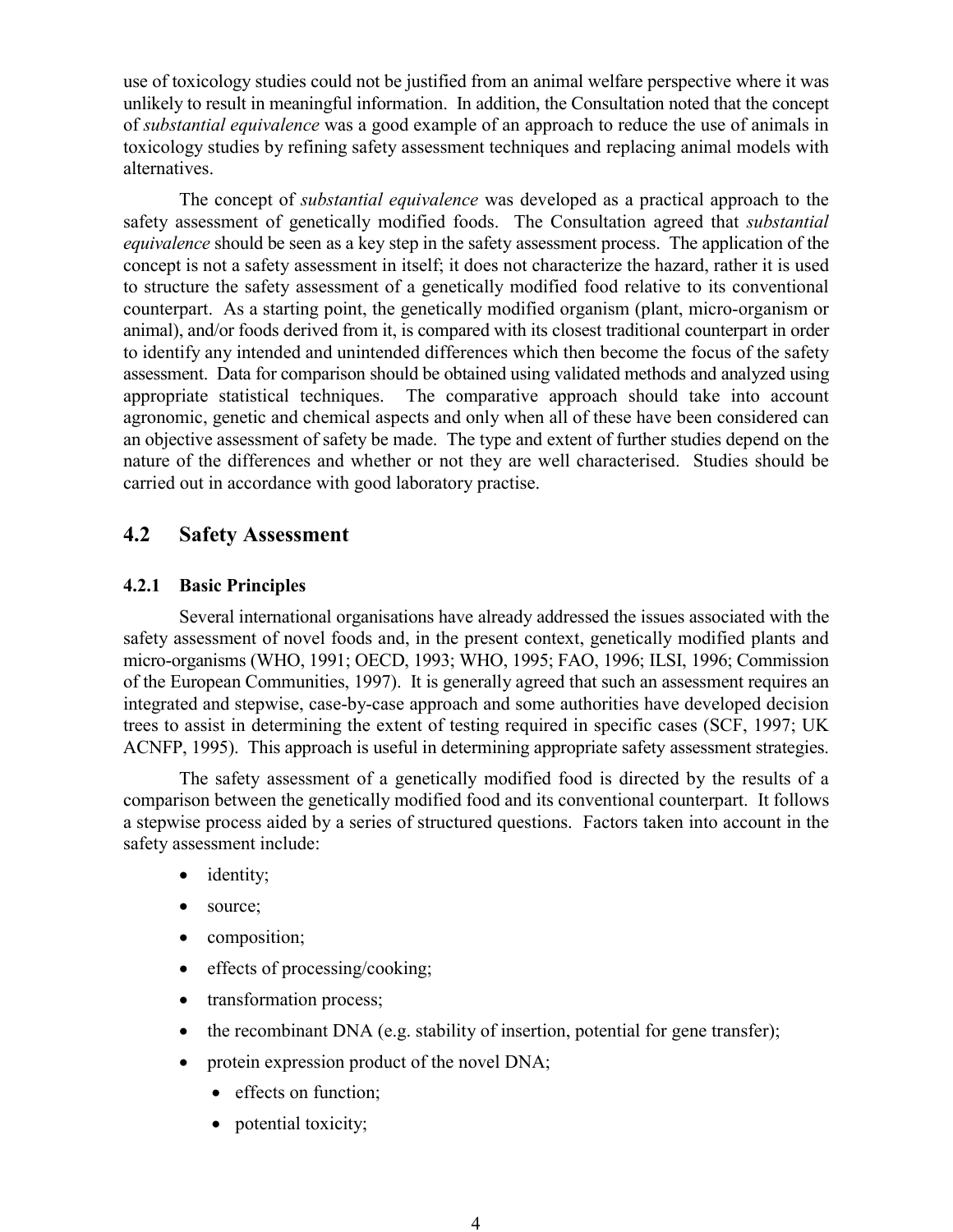- potential allergenicity;
- possible secondary effects from gene expression or the disruption of the host DNA or metabolic pathways, including composition of critical macro-, micro-nutrients, anti-nutrients, endogenous toxicants, allergens, and physiologically active substances; and,
- potential intake and dietary impact of the introduction of the genetically modified food.

The above factors are particularly pertinent to the assessment of foods derived from genetically modified plants. When assessing the safety of foods derived from genetically modified animals and micro-organisms, other factors may need to be taken into account on a case-by-case basis.

### **4.2.2. Need for Animal Studies**

If the characterization of the food indicates that the available data are insufficient for a thorough safety assessment, animal testing may be deemed necessary. This would particularly be the case if the food were expected to make a significant dietary contribution, if there is no history of consumption of the novel gene product or if the modification affects several metabolic pathways.

In the situation where the genetically modified food differs from the traditional counterpart by the presence of one or a few new genes and their products, it may be possible to isolate and study these in a manner analogous to conventional toxicity testing of food additives. However it is essential to ensure that the material tested is biochemically and functionally equivalent to that produced in the genetically modified food. This provides the possibility of increasing the sensitivity of toxicity tests compared with that possible if the products of the genetically modified plants had been fed directly and avoids some of the artefacts that can occur in toxicity tests on whole foods. However, this strategy is only applicable if the preceding detailed analysis does not reveal significant changes other than those expected. Otherwise testing of the whole food may be required. When animal testing is conducted on the whole food, it should generally be on the food as consumed by humans. The type of animal study would need to be considered on a case by case basis. In addition to investigating potential toxicological effects, animal studies may also be required if the genetic modification directly or indirectly affects the content or bioavailability of nutrients.

Where toxicological studies are considered necessary to assess the safety of long term consumption of a food in the diet, it is generally considered that a sub-chronic study of 90-days duration is the minimum requirement to demonstrate the safety of repeated consumption of a food in the diet. This may need to be preceded by a pilot study of short duration to ensure that the diet is palatable to the test species and that the levels of incorporation of the test article are appropriate, e.g. the control diet containing the equivalent level of the comparator does not produce effects, as a result of normal levels of natural toxicants present in traditional foods accepted as safe. The highest dose level used in any animal study should be the maximum achievable without causing nutritional imbalance while the lowest level used should be comparable to the anticipated human intake.

The need for additional toxicological tests should be considered on a case-by-case basis taking into account the results of the 90-day study and other studies. For example, proliferative changes in tissues during the 90-day study may indicate the need for a longer-term toxicity study.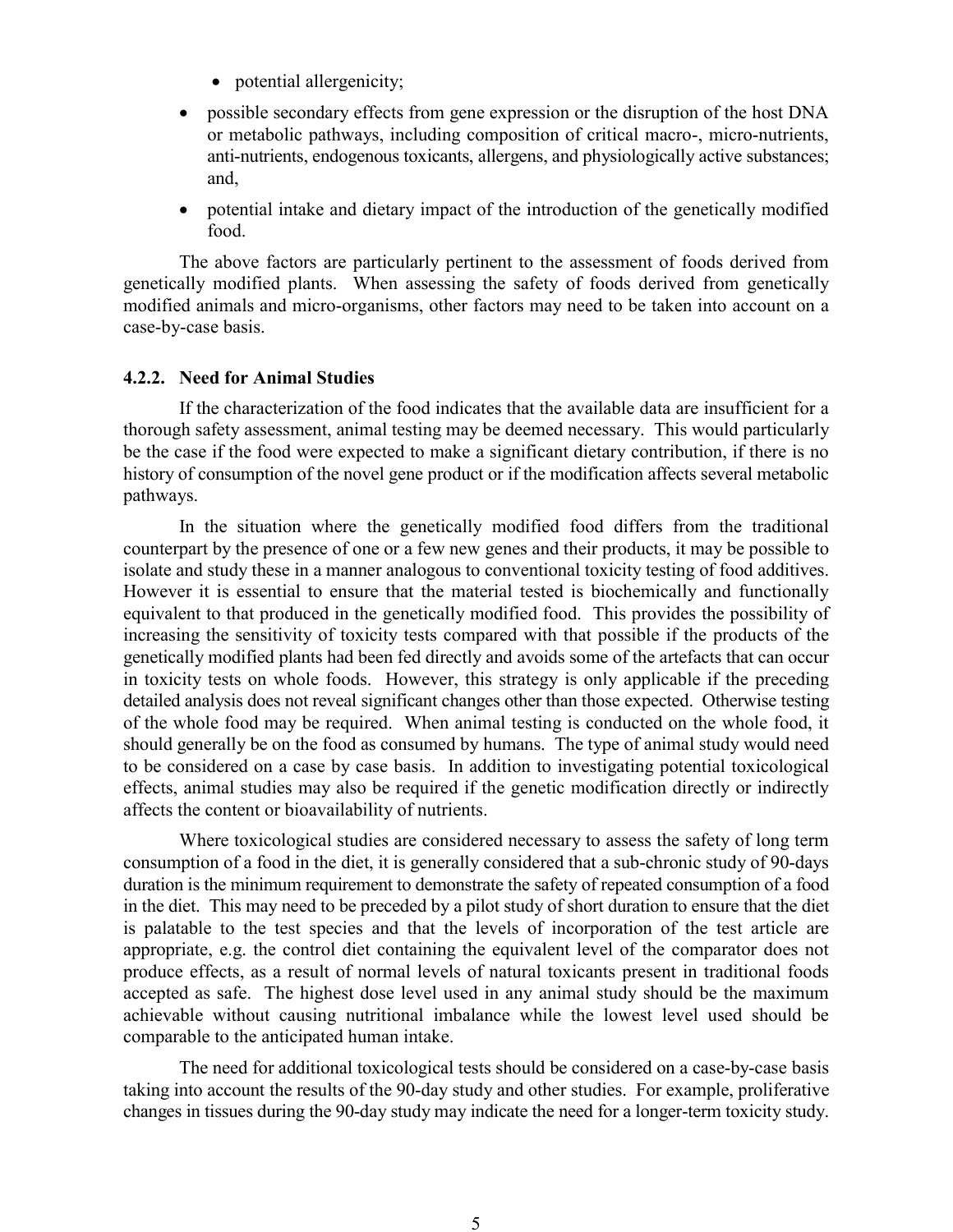Conventional toxicological tests are of limited value in assessing whole foods, including genetically modified foods. Based on the maximum levels of the whole food that can be incorporated into experimental diets as indicated previously, a margin of safety may be estimated based on the absence or nature of adverse effects and likely human exposure. Improved experimental designs should take into account the need for nutritionally adequate animal diets, avoiding some of the inappropriate testing of foods or products.

It has been suggested that the use of biomarkers of early effects might increase diagnostic value and sensitivity of toxicity tests on foods (Schilter *et al.,* 1996). However, it will be necessary not to confuse adaptive and toxic effects in applying this approach.

### **4.3 Unintended Effects**

In achieving the objective of conferring a specific target trait (intended effect) to the host organism by the insertion of defined DNA sequences, additional traits could, theoretically, be acquired or existing traits lost (unintended effects). The assessment of genetically modified foods involves methods to detect such unintended effects and procedures to evaluate their biological relevance and their impact on food safety.

Unintended effects may be due to factors such as random insertion events which might result in disruption of existing genes, modifications of protein expression or formation of new metabolites. The expression of enzymes at high levels may give rise to secondary biochemical effects, e.g. an altered metabolic flux resulting in changed metabolite patterns.

The potential occurrence of unintended effects is not specific to the use of recombinant DNA techniques. Rather, it is an inherent and general phenomenon that can occur in conventional breeding. One of the approaches adopted to cope with this problem is to select/ discard plants with unusual and undesired phenotypic and agronomic parameters at an early stage of the plant variety development. The practice of consecutive back-crossing is also a common procedure used to eliminate unintended effects.

Unintended effects due to genetic modification may be subdivided into two groups: those which are "predictable" based on metabolic connections to the intended effect or knowledge of the site of insertion and those which are "unexpected". Due to the increased precision of genetic modification compared to conventional breeding, it may become easier to predict pathways likely to be influenced by unintended effects.

The comparator used to detect unintended effects should ideally be the near isogenic parental line grown under identical conditions. In practice, this may not be feasible at all times, in which case a line as close as possible should be chosen. The resulting natural variation should be taken into account in assessing the statistical significance of the unintended effect.

Where statistically significant unintended differences are observed, their biological significance should be assessed. This may be assisted by knowledge of the mechanisms leading to the changes. In order to assess the biological and safety relevance of an unintended effect, data on the genetically modified plant should be compared to data on other conventional varieties and literature data. If the differences exceed natural variations in traditional food crops, further assessment is required.

Present approaches to assess possible unintended effects are based, in part, on the analysis of specific components (targeted approach). In order to increase the probability of detecting unintended effects, profiling techniques are considered as useful alternatives (non-targeted approach). Profiling techniques are used at different level e.g. genomics, proteomics and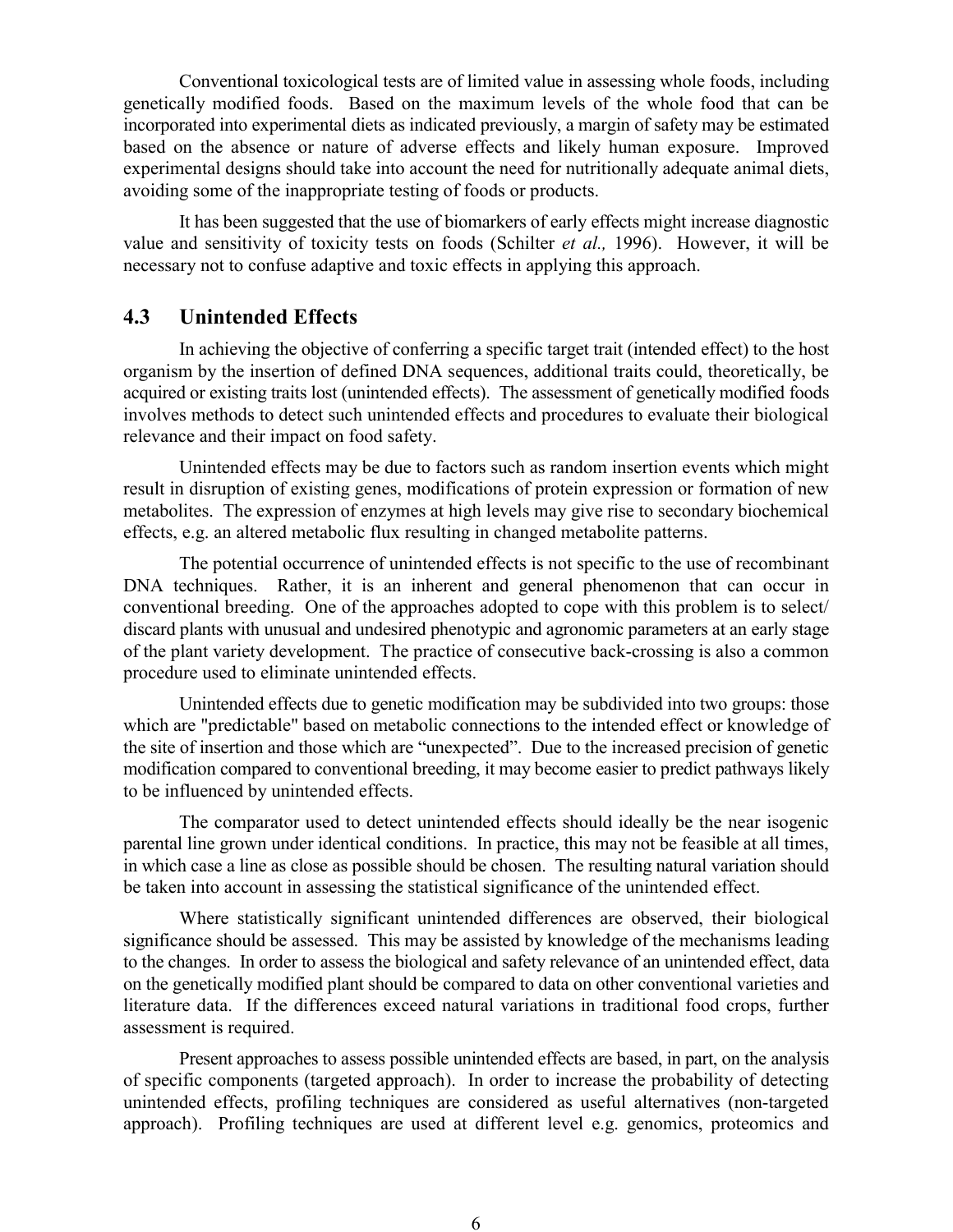metabolomics, and may contribute to the detection of differences in a more extensive way than targeted chemical analysis. However, they are not yet fully developed and validated and have certain limitations.

In the future, genetic modifications of plants are likely to be more complex perhaps involving multiple between-species transfers and this may lead to an increased chance of unintended effects. Where differences are observed using profiling techniques, the possible implications of the differences with respect to health need to be considered.

### **4.4 Evaluation of the Concept of Substantial Equivalence**

 The Consultation acknowledged that the concept of *substantial equivalence* had attracted criticism. This criticism relates, in part, to the mistaken perception that the determination of *substantial equivalence* was the end point of a safety assessment rather than the starting point. Further disagreement may have arisen from reference to three outcomes of *substantial equivalence* discussed previously (i.e. *substantially equivalent*, *substantially equivalent* apart from defined differences, and not *substantially equivalent*) (FAO, 1996).

Having considered the way in which the concept of *substantial equivalence* is currently used, and the possible use of alternative strategies, the Consultation concluded that application of the *substantial equivalence* concept contributes to a robust safety assessment framework. The Consultation was satisfied with the approach used to assess the safety of the genetically modified foods that have been approved for commercial use.

It was agreed that communication of the principles involved in safety assessment could be improved. The Consultation concluded that the key message to be conveyed is that *substantial equivalence* is a concept used to identify similarities and differences between the genetically modified food and a comparator with a history of safe food use which subsequently guides the safety assessment process.

The Consultation reiterated that a consideration of compositional changes was not the sole basis for determining safety. Safety can only be determined when the results of all aspects under comparison are integrated.

It was recognised that whole foods do not lend themselves to the standard safety evaluation principles (WHO 1987) used for food additives and other chemicals and that a quantitative assessment of risk of individual whole foods from whatever source cannot be achieved. The Consultation agreed that assessing safety relative to existing foods offered the best means of assessing the safety of genetically modified foods.

The Consultation considered the issue of long term effects from the consumption of genetically modified foods and noted that very little is known about the potential long term effects of any foods. In many cases, this is further confounded by wide genetic variability in the population, such that some individuals may have a greater predisposition to food-related effects.

In this context, the Consultation acknowledged that for genetically modified foods, the pre-marketing safety assessment already gives assurance that the food is as safe as its conventional counterpart. Accordingly it was considered that the possibility of long term effects being specifically attributable to genetically modified foods would be highly unlikely. Furthermore, it was recognised that observational epidemiological studies would be unlikely to identify any such effects against a background of undesirable effects of conventional foods. Experimental studies, such as randomised controlled trials (RCTs), if properly designed and conducted, could be used to investigate the medium/long term effects of any foods, including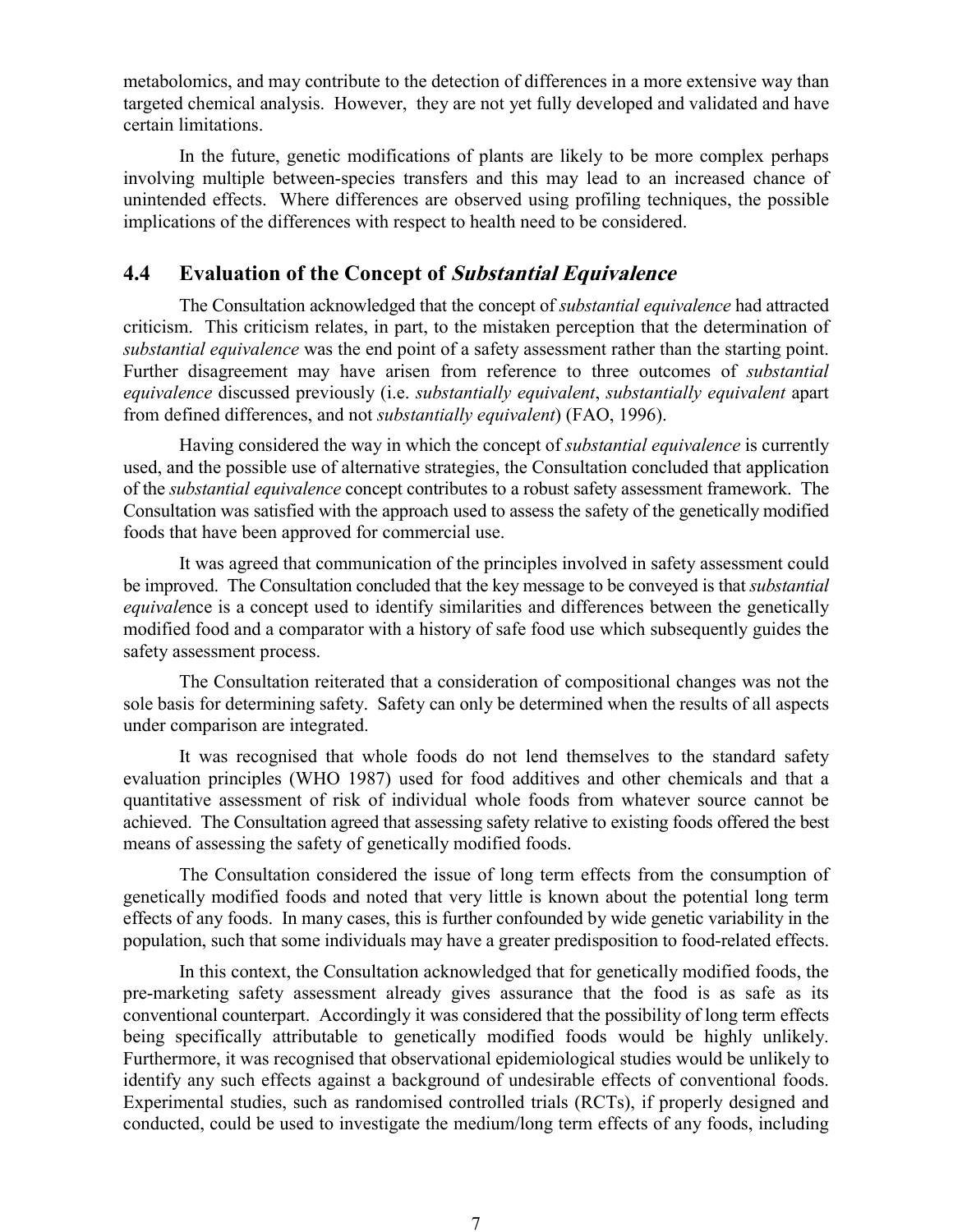genetically modified foods. Such studies could provide additional evidence for human safety, but would be difficult to conduct. In this respect, it is also important to recognise the wide variation in diets and dietary components from day to day and year to year.

The Consultation was of the view that there were presently no alternative strategies that would provide a better assurance of safety for genetically modified foods than the appropriate use of the concept of *substantial equivalence*. Nevertheless, it was agreed that some aspects of the steps in the safety assessment process could be refined to keep abreast of developments in genetic modification technology. New methodologies, such as profiling techniques, offer the means of providing a more detailed analytical comparison. However, it was recognised that much more developmental work was necessary before such methods could be validated.

### **5. Nutrition-Related Issues**

### **5.1 Introduction**

The variety of foods consumed by humans has changed greatly over the centuries, altering the balance of nutrients in the diet. Plant breeding by traditional methods, mutations and recombinant DNA technique can be used to alter nutritional quality and functional traits. Thirty years ago, traditional breeding was utilized to identify and select rapeseed plants free of the nutritionally undesirable fatty acid, erucic acid. The resulting plant, canola, produced an oil that has a more desirable fatty acid profile. Canola oil now makes up a significant proportion of the daily lipid intake of the consumers in most of the developed nations of the world. More recently, mutational breeding has been used to genetically modify flax plants to produce edible oils instead of the traditional high linolenic industrial oil. The introduction of new foods and the growing interest in functional foods also have the potential to modify the food supply. The availability of recombinant DNA techniques provides the opportunity to develop foods that help optimize health status. The major difference with recombinant DNA techniques is the ability to introduce different nutrient profiles with greater speed and precision.

Genetic modification of plants now under cultivation have been directed towards agronomic enhancement. Nutritional changes may have a more profound impact on the health of the population. At present, there are no foods derived from genetically modified plants modified to enhance nutrition in the commercial market. However, there are several plants with altered nutrient composition being developed using recombinant DNA technology. These have been designed to modify nutrient composition and levels or change the functionality of a product. An example of the latter is potato tubers containing increased amounts of starch that is distributed more uniformly, resulting in more efficient processing, lower fat absorption and improved texture. It is anticipated that other genetically modified plants will be developed with nutritional characteristics targeting major health problems.

There are a number of examples of genetically modified plants from which foods are produced with the objective of improving health and enhancing food functionality. These include two examples of genetically modified rice varieties, one in which beta-carotene was produced and another in which an undesirable component for sake brewing (glutelin) was decreased. Other examples were oil seeds in which the fatty acid profile was changed either by traditional mutational techniques or recombinant DNA technique. Recently, canola and soy oils with combined low levels of saturated fatty acids and increased oleic acid, have been produced with the objective of lowering total and low density lipoprotein (LDL) cholesterol levels, one of the risk factors for cardiovascular disease, while at the same time enhancing the functionality of the oil. The Consultation heard details of the recently reported "golden rice" which was specifically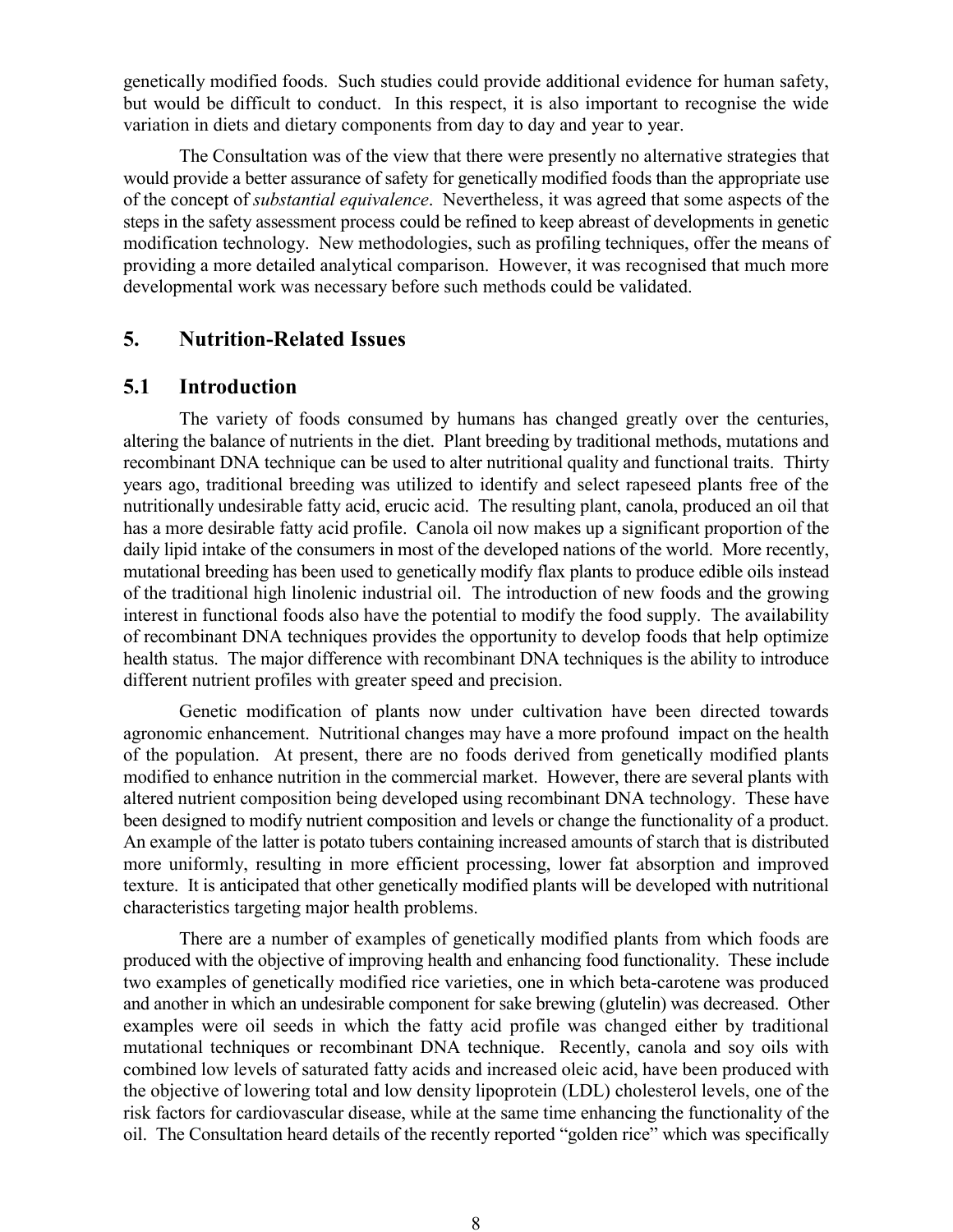designed to target Vitamin A deficiency, a cause of blindness among people living in developing countries (Ye *et al*., 2000).*)* These examples highlight the potential of foods with modified nutritional profiles to reduce the incidence of nutrition-related conditions or diseases.

## **5.2 Unexpected Outcomes: Targeting a Single Nutrient can Result in Other Alterations**

Traditional plant breeding techniques of intra and inter-species crossing and mutation are designed to create genetic variation upon which selection of the most desired genotype is the expected outcome. All plant breeding procedures can produce unexpected effects. Low glutelin genetically modified rice, created using an anti-sense technique, signifies improvements in rice storage proteins for commercial sake brewing. The decrease in glutelin levels was however associated with an unintended increase in levels of prolamins. This illustrated that a targeted change in the level of a specific protein can result in other proteins being affected. The change in prolamin levels did not affect the industrial application but could affect nutritional quality and allergenic potential if the rice were used as a food. Other examples were given regarding soybean and rice showing that genetically modified soy with increased lysine showed an unexpected decrease in oil content, and the genetically modified "golden rice" designed to express betacarotene unexpectedly accumulated xanthophylls. The use of tissue-specific promoters was suggested as a means to limit the number and extent of unexpected effects.

In the case of the low glutelin rice, the change in prolamins would not be detected by standard nutritional analyses such as total protein and amino acid profiles. This was only observed following sodium dodecyl sulphate (SDS) gel electrophoresis. The unexpected finding of xanthophylls in the beta-carotene-enhanced genetically modified rice would not have been apparent from standard nutritional analyses. This difference was observed following high pressure liquid chromatography (HPLC) analyses for carotenoids. Thus, it is important that appropriate analyses of nutrients should be carried out to identify unexpected changes.

The ability to change nutrient levels in crop plants through plant breeding, including the use of recombinant DNA techniques, has the potential to result in broad changes in at least two ways: (1) the intended modification in plant constituents could change the overall nutrient profile of the plant product and this change could affect nutritional status of the individual, (2) in addition, unexpected alterations in nutrients could also affect nutrient profiles of the product and nutritional status of people. Although the genetically modified plant components may be assessed as safe individually, the impact of the change on the overall nutrient profile must be determined. Because changes in individual nutrients could affect a number of plant processes and nutritional outcomes, it is recommended that integration of nutritional and toxicological expertise needed for the evaluation of genetically modified foods be encouraged and facilitated. Consideration should be given to assessing the potential health impact resulting from changes in nutrient profile arising from all types of plant breeding.

Examples of the use of mutational breeding to alter the nutritional characteristics of plants include the modification of flaxseed oil from a high linolenic industrial oil to a high linoleic oil similar to corn oil in its fatty acid composition, and genetically modified soy and canola plants being developed that produce a high oleic acid (80-90%) oil that also displays very low levels of saturated and polyunsaturated fatty acids.

It will be important to determine if the overall nutrient profile of a genetically modified food has been changed and if dietary intake patterns are altered by the introduction of foods from genetically modified plants. The introduction of a significant nutritional change in a food may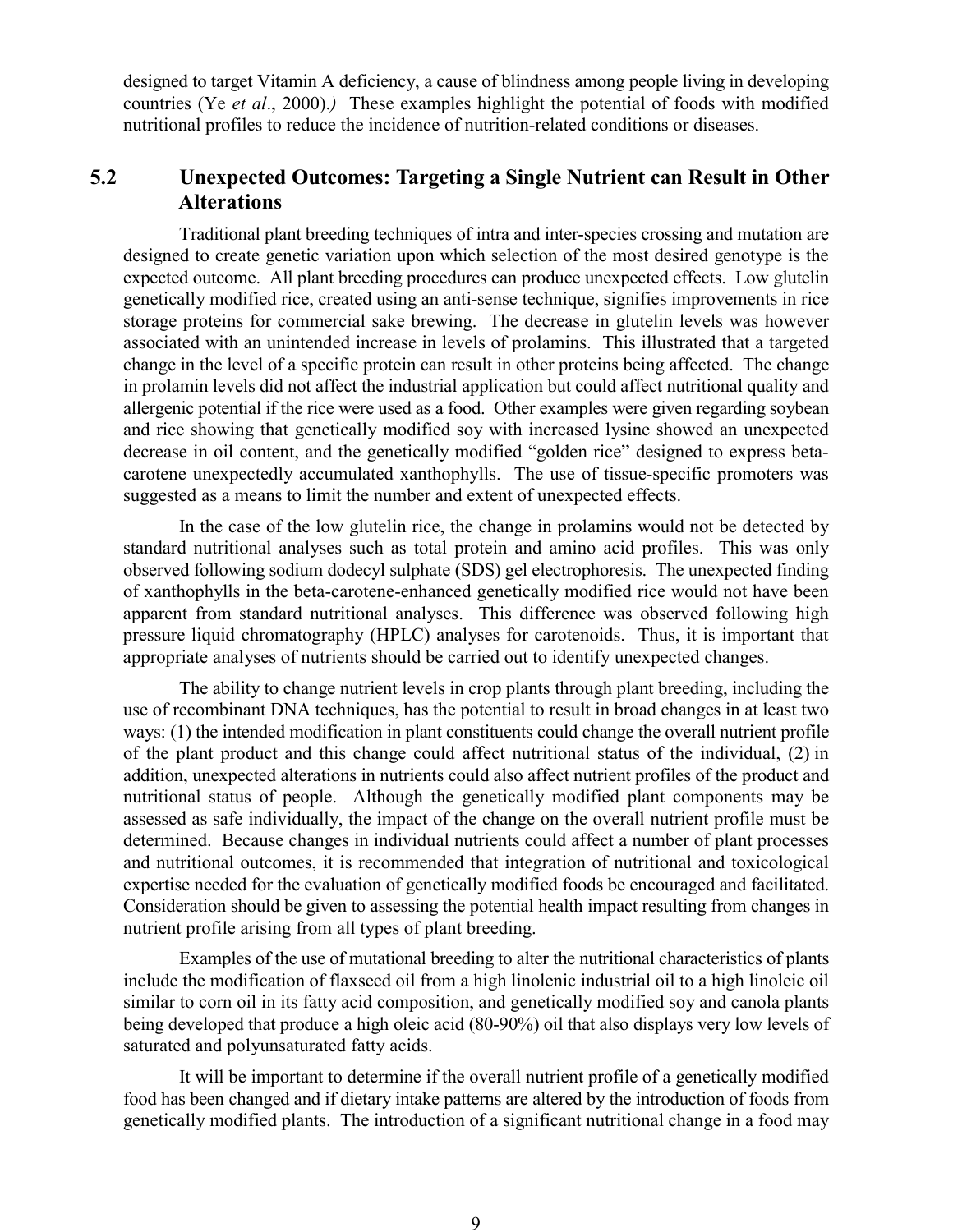require post-market assessment to determine whether the overall diet has been altered and to what degree, before an assessment of the impact on nutritional status can be made.

It is important to ascertain to what extent the modified nutrient is bioavailable and remains stable with time, processing, and storage. For example, the question was raised as to what extent carotenoids in the genetically modified rice remained stable under storage conditions encountered in the developing countries.

## **5.3 Methodology for Nutritional and Safety Evaluation**

Where additional assurance of safety is sought, analytical methods traditionally applied in the evaluation of food constituents such as total protein, fat, ash, fibre and micronutrients may need to be augmented with additional analyses to identify unexpected effects and altered nutrient profiles and bioavailability which may impact on dietary intake and health.

Because of the potential for broad changes in nutrient levels and interactions with other nutrients and unexpected effects, it may be necessary in certain instances to undertake feeding studies in animals to determine outcomes that result from changes in nutrient profiles and nutrient bioavailability. Nutritional modifications which are within the normal range of nutrient variation might require a less extensive evaluation than those outside normal ranges.

Genetically modified foods have the potential to improve the nutritional status of individuals and provide products with enhanced functionality for populations in developed and developing countries. The major issues relate to possible nutritional imbalances and the introduction of unexpected alterations in nutrients and other compounds. The change in nutrient levels in a particular crop plant may impact overall dietary intake. In such cases, it would be important to monitor changes in nutrient levels and bioavailability in such foods and evaluate their potential effect on nutritional and health status of consumers. However, an assessment of the impact on nutritional status of consumers is important for all significant dietary changes and not specific to the introduction of genetically modified foods.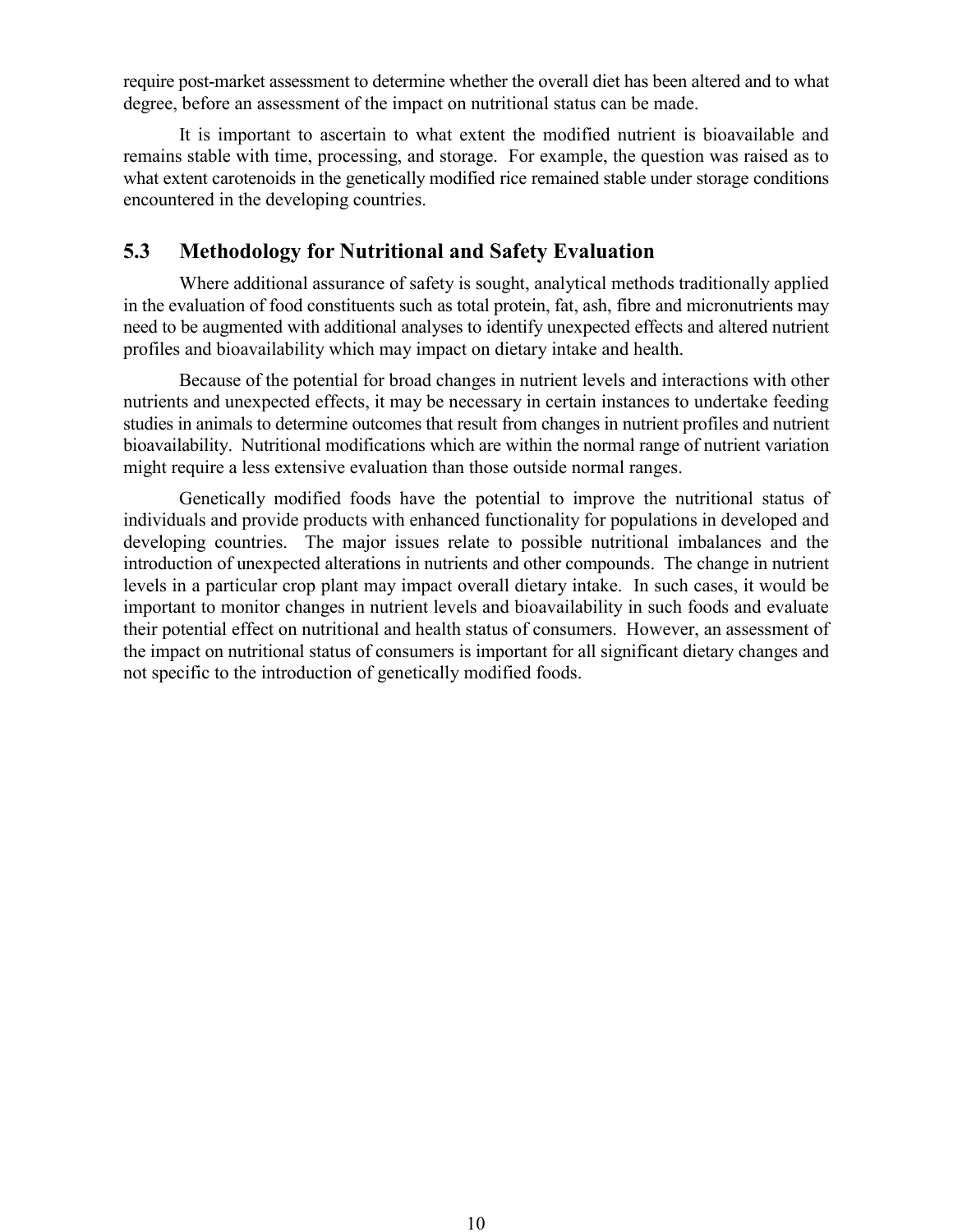## **6. Specific Food Safety Issues**

### **6.1 Introduction**

This section deals with specific issues that are frequently raised with regard to the safety of genetically modified foods. These issues include the potential for gene transfer from genetically modified plants to gut microflora and mammalian cells, the safety of antibiotic resistance genes as markers for the selection of genetically modified plants, and the assessment of the potential allergenicity of genetically modified foods that may be caused by the presence in these foods of novel gene products. The discussion which follows provides an evaluation of existing knowledge about these topics and elaborates scientific approaches that may be used to assess possible health risks.

## **6.2 Gene Transfer from Genetically Modified Plants: Mechanisms and Consequences for Food Safety**

As background to the discussion that follows, it should be noted that all foods contain DNA, which is ingested in significant quantities. In humans, dietary intakes of RNA and DNA vary widely but are typically in the range from 0.1 to 1.0 g per day (Doerfler and Schubbert, 1997). Any concerns over the presence of novel DNA in a genetically modified food consumed in the human diet must take into consideration that this DNA would represent less than 1/250,000 of the total amount of DNA consumed. In view of this and the digestibility of dietary DNA, the probability of transfer of genes from genetically modified plants to mammalian cells is extremely low. It is nevertheless necessary to examine this possibility and the consequences of such transfer if it were to occur.

The transfer of plant DNA into microbial or mammalian cells under normal circumstances of dietary exposure would require all of the following events to occur:

- $\bullet$  the relevant gene(s) in the plant DNA would have to be released, probably as linear fragments;
- $\bullet$  the gene(s) would have to survive nucleases in the plant and in the gastrointestinal tract;
- $\bullet$  the gene(s) would have to compete for uptake with dietary DNA;
- the recipient bacteria or mammalian cells would have to be competent for transformation and the gene(s) would have to survive their restriction enzymes; and
- $\bullet$  the gene(s) would have to be inserted into the host DNA by rare repair or recombination events.

There have been numerous experiments aimed at evaluating the possibility of transfer of plant DNA to microbes and mammalian cells. To date, there are no reports that marker genes in plant DNA transfer to these cells. Results of model experiments in which mice were orally administered high doses of bacterially derived DNA indicated apparent incorporation of the test DNA fragments into bacterial and mouse cells (Schubbert *et al*., 1998). The report contrasts with other reports where no transfer or only a low frequency of transfer was observed. The significance of the observations of Schubbert *et al.* have been seriously questioned (Beever and Kemp, 2000). It was concluded that the data do not demonstrate that plant DNA can be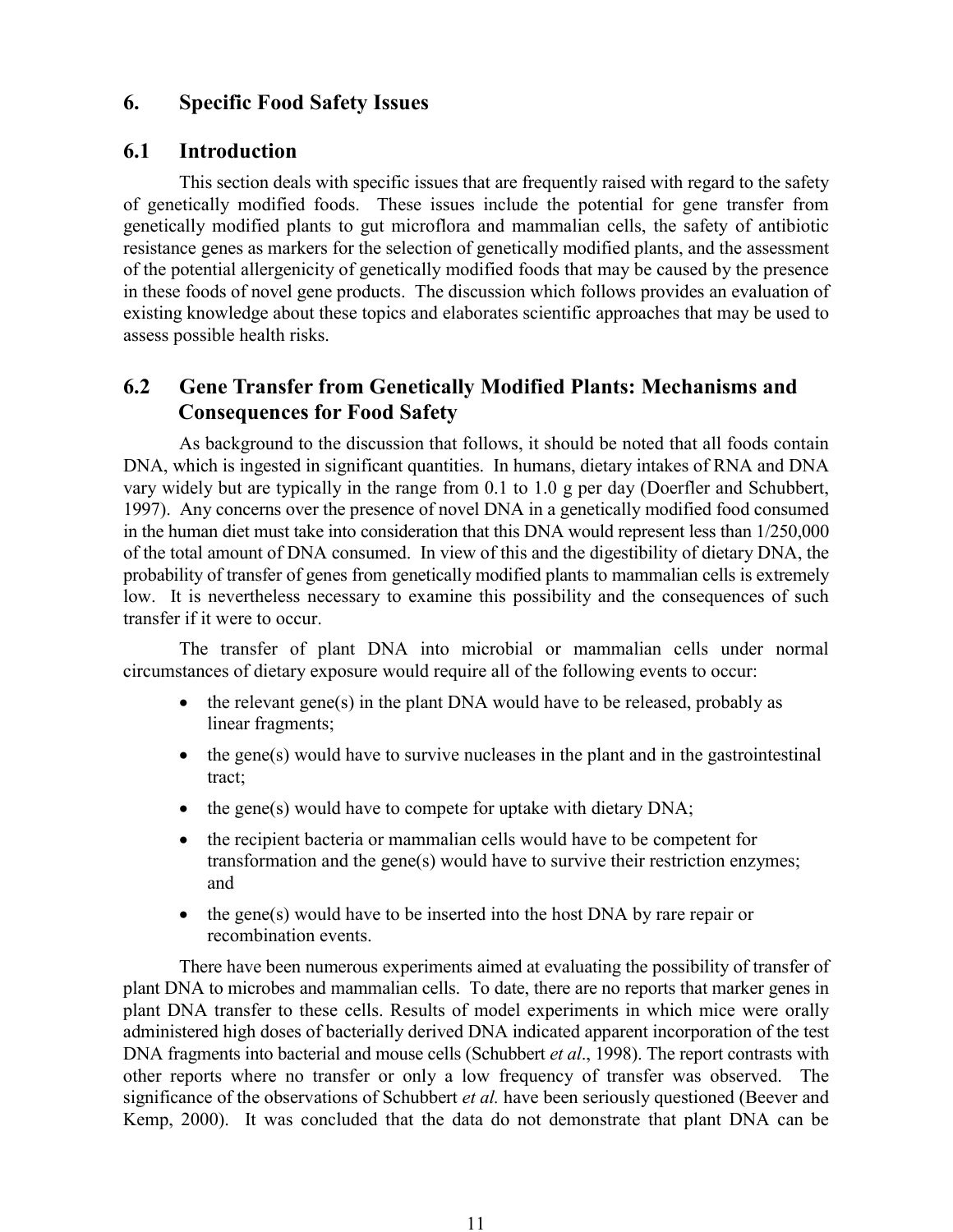transferred to and stably maintained in mammalian cells. There is additionally no evidence that intact genes from plants can be transferred to and be expressed in mammalian cells.

It should be noted that the vast majority of known bacteria are not naturally transformable and there is as yet no evidence of transfer to and expression of plant genes in bacteria under natural conditions. Transfer has been observed under laboratory conditions, but only if homologous recombination is possible (Nielsen *et al.,* 1998). It should be noted that inserted gene sequences in genetically modified plants show in many cases homology with prokaryotic genes. The Consultation is aware of the study being undertaken whereby chickens and sheep are being fed genetically modified maize, and bacteria in the normal flora of the gastrointestinal tract are being tested for DNA uptake.

Should horizontal gene transfer from a genetically modified plant to bacteria occur, the gene (e.g. an antibiotic resistance gene) may alter the fitness of the recipient cell. A reduction in fitness may not provide sufficient selective pressure to eliminate the gene or gene fragment from the gene pool. The presence of this DNA in the cell population could then serve as a genetic reserve for the evolution of the recipient species.

The available knowledge on bacteria is derived from bacteria that can be cultured and readily analyzed. Bacteria that are susceptible neither to culture nor identification represent a significant proportion of existing microflora. Therefore, without available knowledge of these bacteria, it is not possible to assess the possibility, probability or consequences of their acquisition of genes or gene fragments.

The consequences of uptake of plant DNA by mammalian cells are different from those of uptake by bacteria because existing data indicate that such DNA is not transmitted via the germline. The extent to which cells containing exogenous DNA are phagocytosed is not yet clear. Neither is it clear that the incorporated DNA is stably maintained and replicated in somatic cells. Mammalian cells would be similarly affected by uptake of exogenously derived DNA regardless of its source.

The most important consideration with respect to horizontal gene transfer is the consequence of a gene being transferred from a genetically modified plant and expressed in recipient cells. Therefore data on the possible extent of such transfer will be needed as part of the safety assessment when the nature of the transferred gene(s) is such that, if transfer were to occur, it would give rise to health concerns.

The Consultation noted that the antibiotic resistance markers currently used in genetically modified plants have been previously reviewed for safety (WHO, 1993). There is no evidence that the markers currently in use pose a health risk to humans or domestic animals. Nevertheless, with the variable gene transfer frequencies noted in current literature, the transfer and expression of a functional antibiotic resistance gene to recipient cells, while remote, cannot be ignored. If the recipient cell is subjected to selection from therapeutic use of the antibiotic, proliferation of a drug resistant cell population could compromise the effectiveness of the drug. This directs attention to the more important considerations: whether there are already prevailing high levels of culturable bacteria resistant to that antibiotic, whether that antibiotic is, or could be, clinically important, and whether there are alternative effective therapies.

For certain antibiotic resistance genes currently in use in genetically modified plants, the available data suggest that the consequences of horizontal gene transfer will be unlikely to pose a significant threat to the current therapeutic use of the respective drugs. With other genes that confer resistance to drugs that are important in specific medical use, or to drugs that have limited alternative therapies, the possibility of transfer and expression of these genes is a risk that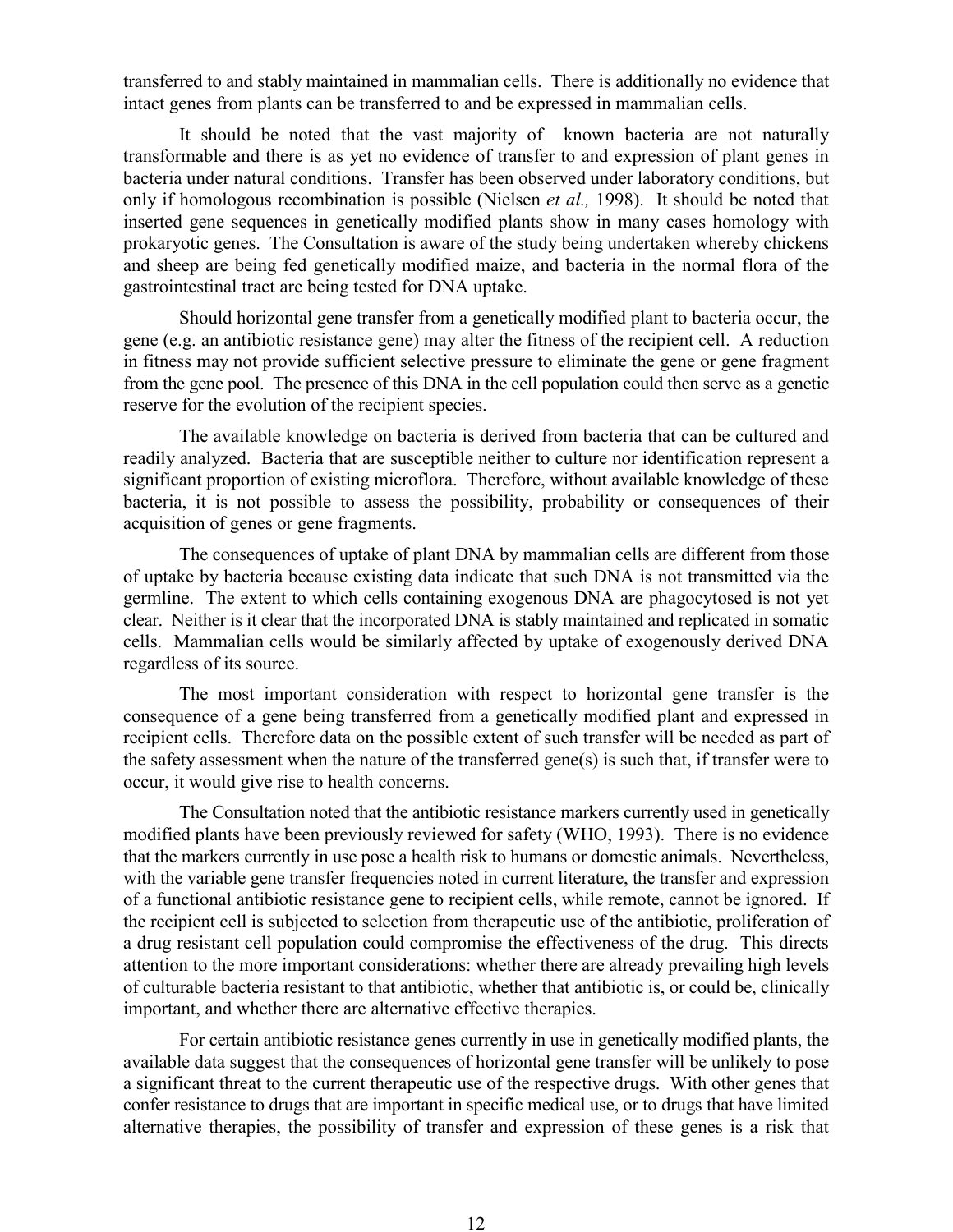warrants their avoidance in the genomes of widely disseminated genetically modified organisms and foods and food ingredients.

A number of methods are available to genetically modify plants without incorporation of an antibiotic resistance gene in the commercial product. These methods include removing the gene after successful gene transfer, or using alternative marker genes for genetic transformation. If alternative marker genes are used, they also would need to be evaluated for safety. In addition, it is recognized that further technical development of these or additional methods may be necessary for practical transformation of certain plant species. In future developments, the Consultation encourages the use of alternative transformation technologies, if available and demonstrated to be safe, that do not result in antibiotic resistance genes in genetically modified foods. If further development of alternative technologies is required, additional research should be strongly encouraged.

## **6.3 Allergenicity**

### **6.3.1 Introduction**

L

Food allergies are adverse reactions to an otherwise harmless food or food component that involves an abnormal response of the body's immune system to specific protein(s) in foods. True food allergies may involve several types of immunological responses (Sampson and Burks, 1996). The most common type of food allergies are mediated by allergen-specific immunoglobulin E (IgE) antibodies<sup>3</sup>. IgE-mediated reactions are known as immediate hypersensitivity reactions because symptoms occur within minutes to a few hours after ingestion of the offending food. IgE-mediated reactions can occur to pollens, mould spores, animal danders, insect venoms and other environmental stimuli as well as foods. IgE-mediated reactions affect perhaps 10-25% of the population in developed countries (Mekori, 1996), although food allergies represent a small fraction of all allergic diseases. IgE-mediated food allergies affect less than 2.5% of the population in developed countries (Anderson, 1996). Infants and young children are more commonly affected by IgE-mediated food allergies than adults; the prevalence among infants under the age of 3 may be as high as 5-8% (Bock, 1987; Sampson, 1990). True food allergies also include cell-mediated reactions which involve sensitized tissue-bound lymphocytes rather than antibodies (Sampson, 1990). In cell-mediated reactions, the onset of symptoms occurs more than 8 hours after ingestion of the offending food. The role of foods in cell-mediated reactions remains uncertain (Burks and Sampson, 1993) but, celiac disease, also known as glutensensitive enteropathy, affects 1 in every 300 to 3000 individuals in the population depending upon the specific geographic region.

The Codex Alimentarius Commission has adopted a list of the most common allergenic foods associated with IgE-mediated reactions on a world-wide basis that includes peanuts, soybeans, milk, eggs, fish, crustacea, wheat, and tree nuts. These commonly allergenic foods account for over 90% of all moderate to severe allergic reactions to foods, although an extensive literature search has revealed more that 160 foods associated with sporadic allergic reactions (Hefle, 1996). Allergic reactions to fresh fruits and vegetables, the so-called oral allergy syndrome, are also rather common (Parker, 1990), but these foods are not included on the Codex Alimentarius Commission list because the symptoms are typically mild and confined to the

 $3$  IgE, or immunoglobulin E, is a protein antibody that recognizes an allergen. It circulates in the blood, and becomes fixed on the surface of specific cells (basophils and mast cells). When IgE on the cell surface binds to allergen, this triggers the release of chemical mediators that provoke the symptoms associated with allergic reactions.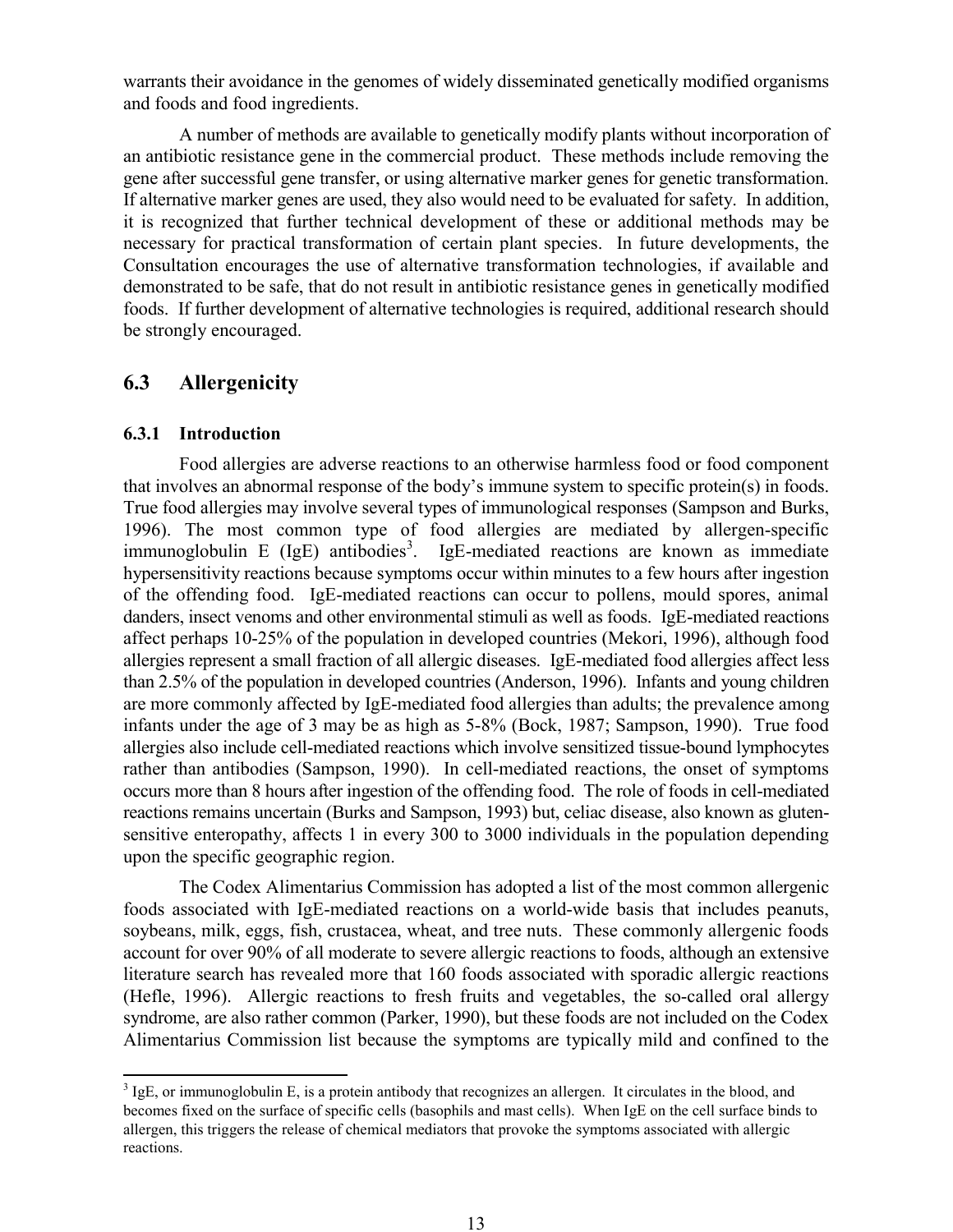oropharyngeal region and the allergens are unstable to heating and digestion. The list established by the Codex Alimentarius Commission also includes gluten-containing cereals (wheat, rye, barley, oats and spelt) that are implicated in the etiology of gluten-sensitive enteropathy.

The symptoms of IgE-mediated food allergies can range from mild to severe and lifethreatening. Individuals display different thresholds for the offending food, but the most sensitive food-allergic individuals will experience reactions from exposure to trace quantities of the offending food. Life-threatening reactions usually involve exposure to larger doses of the offending food.

Gluten-sensitive enteropathy is a mal-absorbtion syndrome characterized by body wasting, anaemia, diarrhoea, and bone pain along with other symptoms. The threshold dose needed to provoke the symptoms of gluten-sensitive enteropathy are unknown, but also thought to be quite low.

Both IgE-mediated food allergies and gluten-sensitive enteropathy are treated with specific avoidance diets. Since in both cases, the threshold dose is quite low, great care must be taken in the construction of safe and effective avoidance diets.

Almost all food allergens are proteins, although the possibility exists that other food components may act as haptens<sup>4</sup>. Similarly, prolamin proteins from wheat, rye, barley, etc. are involved in the elicitation of gluten-sensitive enteropathy. While the crops from which staple foods are derived contain ten of thousands of different proteins, relatively few are allergenic. The distribution of these proteins varies in different parts of the plant and can be influenced by environmental factors such as climate and disease stress. Conventional breeding introduces additional protein diversity into the food supply. However, variations in the protein composition of our diets brought about through conventional crop improvement practices have had little, if any, effect on the allergenic potential of our major foods. In contrast, altered dietary preferences can have significant implications for the development of food allergies. For example, allergy to peanut (groundnut) occurs at a significant frequency in North America and Western Europe but not in other countries where peanuts are less commonly eaten. Also, recent food introductions such as kiwi fruit have proven to be additional sources of food allergens. These observations provide confidence that there are not a large number of potential allergens in the food supply, but show that new allergenic foods are sometimes introduced into the marketplace.

Because of the above, a clear need exists to pay particular attention to allergenicity when assessing the safety of foods produced through genetic modification.

### **6.3.2 Evaluation of the Potential Allergenicity of Novel Proteins in Genetically Modified Foods**

In 1996, the International Food Biotechnology Council and the Allergy and Immunology Institute of the International Life Sciences Institute developed a decision-tree approach (Metcalfe *et al*., 1996). This allergy assessment strategy has been widely adopted by the agricultural biotechnology industry. This strategy focuses on the source of the gene, the sequence homology of the newly introduced protein to known allergens, the immunochemical binding of the newly introduced protein with IgE from the blood serum of individuals with known allergies to the source of the transferred genetic material, and the physicochemical properties of the newly

L

<sup>&</sup>lt;sup>4</sup> Haptens are small molecules which may interact with body proteins or food proteins and cause these proteins to become allergenic.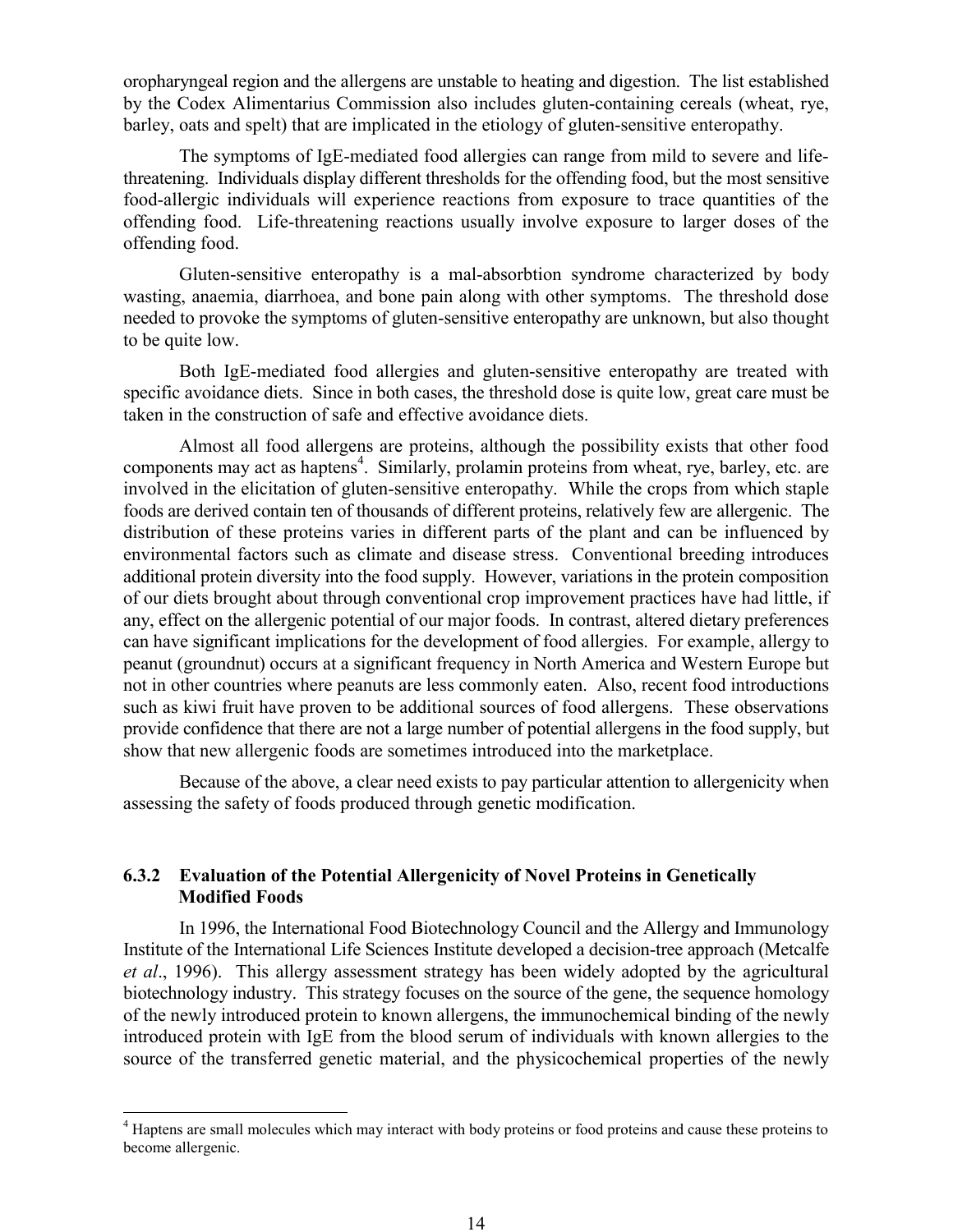introduced protein (Metcalfe *et al*., 1996; Taylor, 1997). This study has been adapted by the Consultation for the assessment of the allergenicity of genetically-modified foods [Figure 1].

Since genetically modified foods usually contain novel proteins, their safety should include an assessment of the allergenicity of such novel proteins. The current decision-tree approach requires the examination of a number of parameters which are common to many food allergens. These characteristics facilitate the identification of potentially allergenic gene products, although no single criterion is sufficient to confirm allergenicity or the lack thereof. The relevant criteria used in the current decision tree include:

- Source of the transferred genetic material: Particular caution must be exercised if the source of this material contains known allergens.
- Sequence homology: The amino acid sequence of many allergens is readily available.
- Immunoreactivity of the newly introduced protein: If the novel protein is derived from a known allergenic source or if it has sequence homology with a known allergen, then the reactivity of this novel protein with IgE from the blood serum of appropriate allergic individuals is determined.
- Effect of pH and/or digestion: Most allergens are resistant to gastric acidity and to digestive proteases.
- Heat or processing stability: Labile allergens in foods that are eaten cooked or undergo other processing before consumption are of less concern.

The desirability of including other relevant criteria to improve the reliability of the allergy assessment decision-tree approach was discussed. When the genetically modified food contains genes selected from sources with known allergenic effects, then it must be assumed that the novel gene product is allergenic unless proven otherwise. The current decision-tree approach which advocates the assessment of the binding of the novel protein with IgE from the blood serum of individuals who are allergic to the source of the donor genetic material followed, if necessary by skin testing and blinded oral food challenges, was considered adequate and essential. The assessment of any unintended effects on the allergenicity of the host material after a genetic modification with genes from other sources, whether allergenic or not, was not considered necessary except in circumstances where the genetic modification could be predicted to alter the protein content of the host product significantly.

When the genetically modified food contain genes from sources with no history of allergenicity, the current decision-tree approach relies primarily upon sequence homology comparisons to known allergens and the stability of the novel protein to digestion and processing. It is widely recognized that these two criteria alone may not be sufficient to assess the potential allergenicity of genetically modified foods containing genes from sources with no history of allergenicity.

The current criteria used to determine significant sequence similarity, a match of at least eight contiguous, identical amino acids (Metcalfe *et al*., 1996) has been criticized. Suggestions have been made that sequence similarity should instead require a match of a smaller number of contiguous, identical amino acids, perhaps as few as four amino acids. The use of a match of eight contiguous, identical amino acids appears to have some relevance based upon the minimum peptide length for a T cell-binding epitope<sup>5</sup> (Metcalfe *et al.*, 1996). Also, it is recognized that the criterion cannot identify discontinuous or conformational epitopes that depend upon the tertiary

L

 $<sup>5</sup>$  Epitopes are groups of amino acids within proteins that can bind to either T cells (T cell epitopes) or IgE</sup> antibodies (IgE-binding epitopes). Epitopes can be either linear or conformational.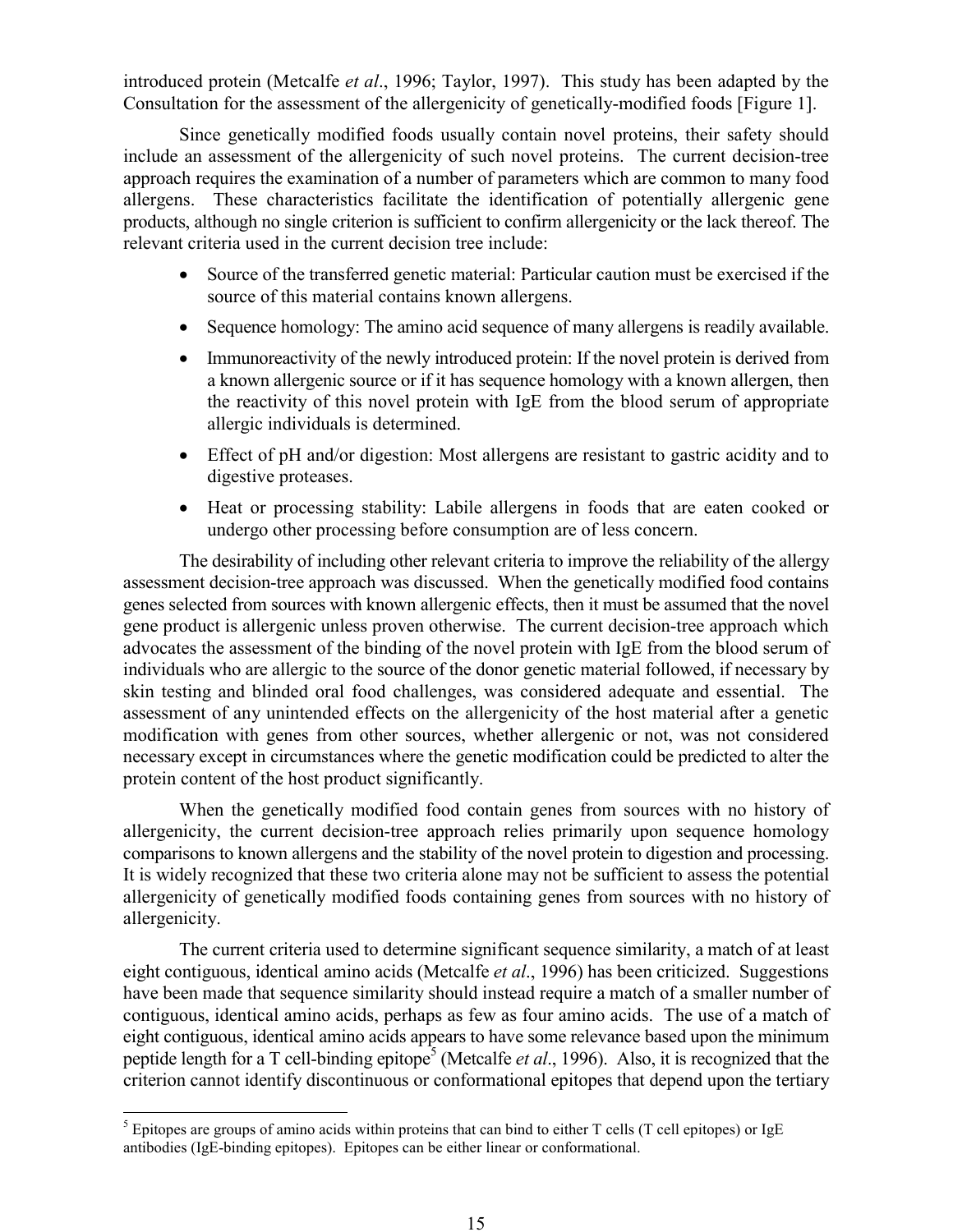structure of the protein (Metcalfe *et al*., 1996). However, the stability of food allergens to heat processing argues for greater significance of linear, continuous epitopes for these particular allergens. International scientific consensus should be sought on the use of sequence homology in the assessment of the allergenicity of genetically modified foods.

The use of digestive stability appears to be a rather useful criterion in the assessment of the allergenicity of genetically modified foods. Simulated gastric and intestinal digestive models of mammalian digestion have been used to assess the digestive stability of known food allergens and proteins introduced into foods through genetic modification (Astwood *et al*., 1996). While the usefulness of this criterion is apparent, consensus is needed on the ideal protocols for assessment of digestive stability. It is recognized that novel proteins may exist that are stable to digestion but will not become allergens. Additional testing is needed to assess the allergenic potential of such proteins.

The desirability of the development of additional tests to assess the allergenic potential of foods containing genes from sources with no history of allergenicity has been widely expressed. Two additional tests seem to show some promise for addition to the decision-tree approach.

The level and site of expression of the novel protein is an important component of the assessment of allergenicity. Novel proteins expressed at comparatively low amounts in the food would have limited potential for allergic sensitization. Major food allergens are usually major proteins in commonly consumed foods. Thus, greater scrutiny should occur with genetically modified foods containing novel proteins at significant levels in the product. New proteins expressed in non-edible portions of plants are not a concern in terms of food allergy.

Consideration of the function of the novel protein should also form part of the decisiontree assessment of allergenic potential. Certain classes of proteins are well known allergens. For example, the 2S, high-methionine albumins from Brazil nut, walnut, sunflower seed and mustard are major allergens from those sources. Thus, other 2S, high-methionine albumins should be scrutinized very carefully for allergenic potential. Many of the pathogenesis-related proteins of plants display allergenic activity, therefore, the entire class of proteins would also merit close examination. International consensus should be sought on a list of functional proteins with allergenic potential. Certainly, other proteins not on such a list must also be evaluated but this aspect could be a useful part of an overall assessment strategy.

The potential for the use of animal models for the assessment of the allergenicity of genetically modified foods was also discussed. Unfortunately, reliable, well validated animal models for the assessment of the allergenicity of genetically modified foods do not presently exist, although further research on the development of animal models is encouraged.

Other attributes, such as molecular weight and degree of glycosylation, were also discussed. However, it was felt that these attributes were not sufficiently discriminatory to be very helpful.

The novel proteins present in genetically modified foods should also be evaluated for any possible role in the elicitation of gluten-sensitive enteropathy. Clearly, if the desired gene is obtained from wheat, rye, barley, oats, or related cereal grains, the possible role of the novel protein in provoking gluten-sensitive enteropathy must be carefully considered. Furthermore, if genetic modifications are conducted on these cereal grains, possible unintended effects on the gluten proteins should be considered. International consensus should be sought on an appropriate decision-tree approach to the assessment of the role of genetically modified foods and their novel proteins in gluten-sensitive enteropathy.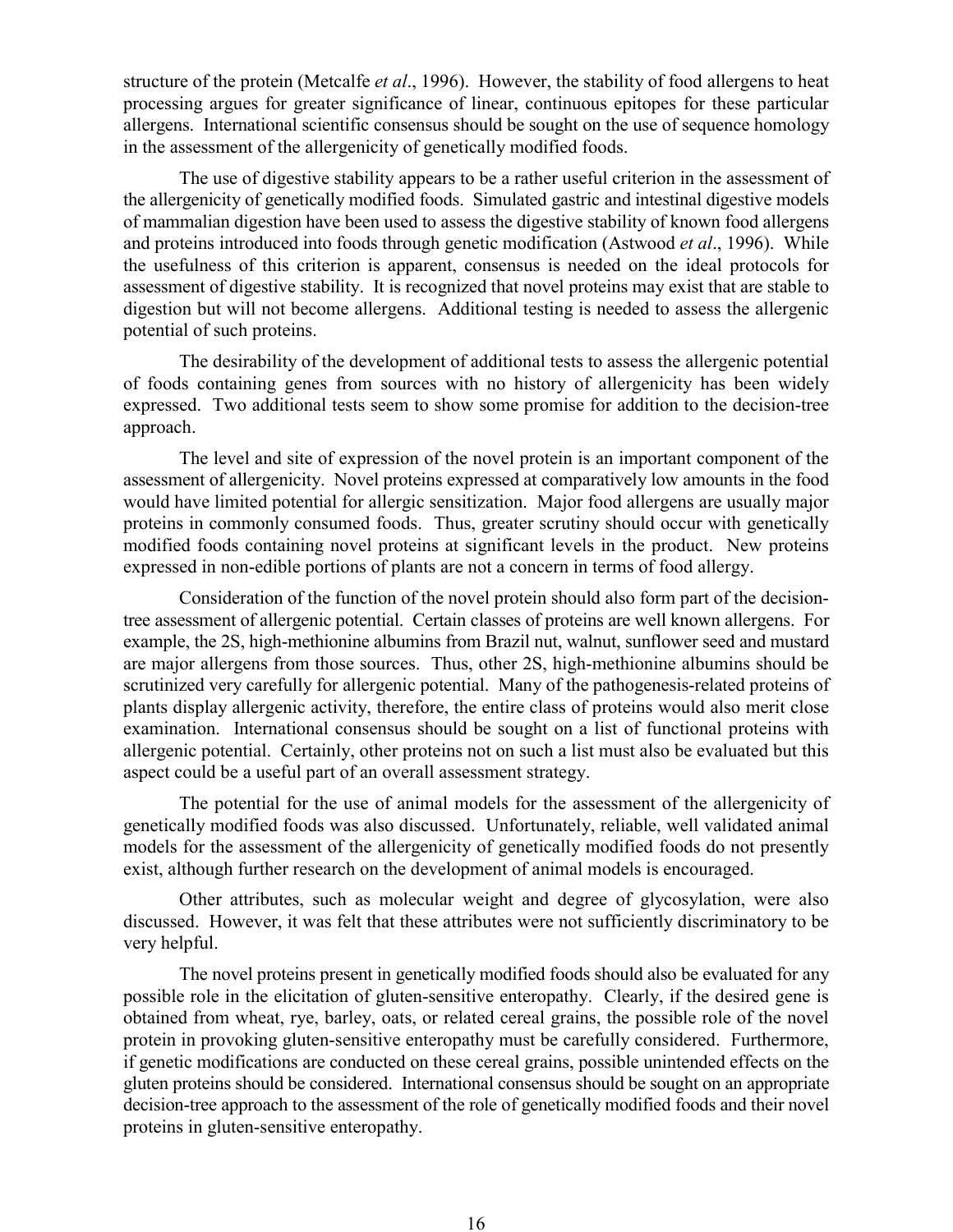### **6.3.3 Reduction or Elimination of Allergens through Genetic Modification**

Genetic modification offers the opportunity to decrease or eliminate the protein allergens that occur naturally in specific foods. An example is the development of a genetically modified rice variety developed through anti-sense technology, which dramatically reduced levels of the major rice allergen (Matsuda *et al*., 1995). Further efforts of this type should be encouraged.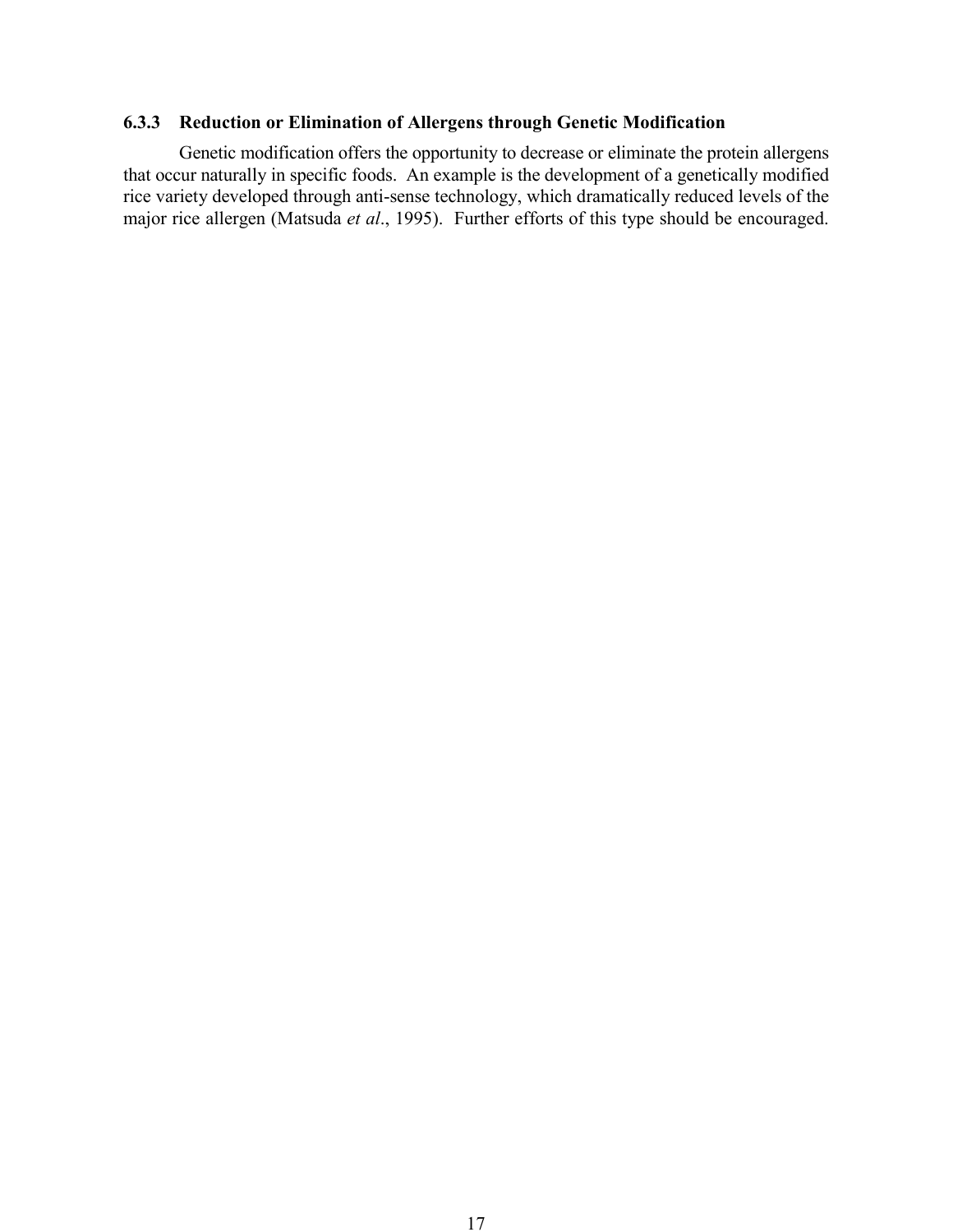# Assessment of the Allergenic Potential of Foods Derived From Genetically Modified Crop Plants

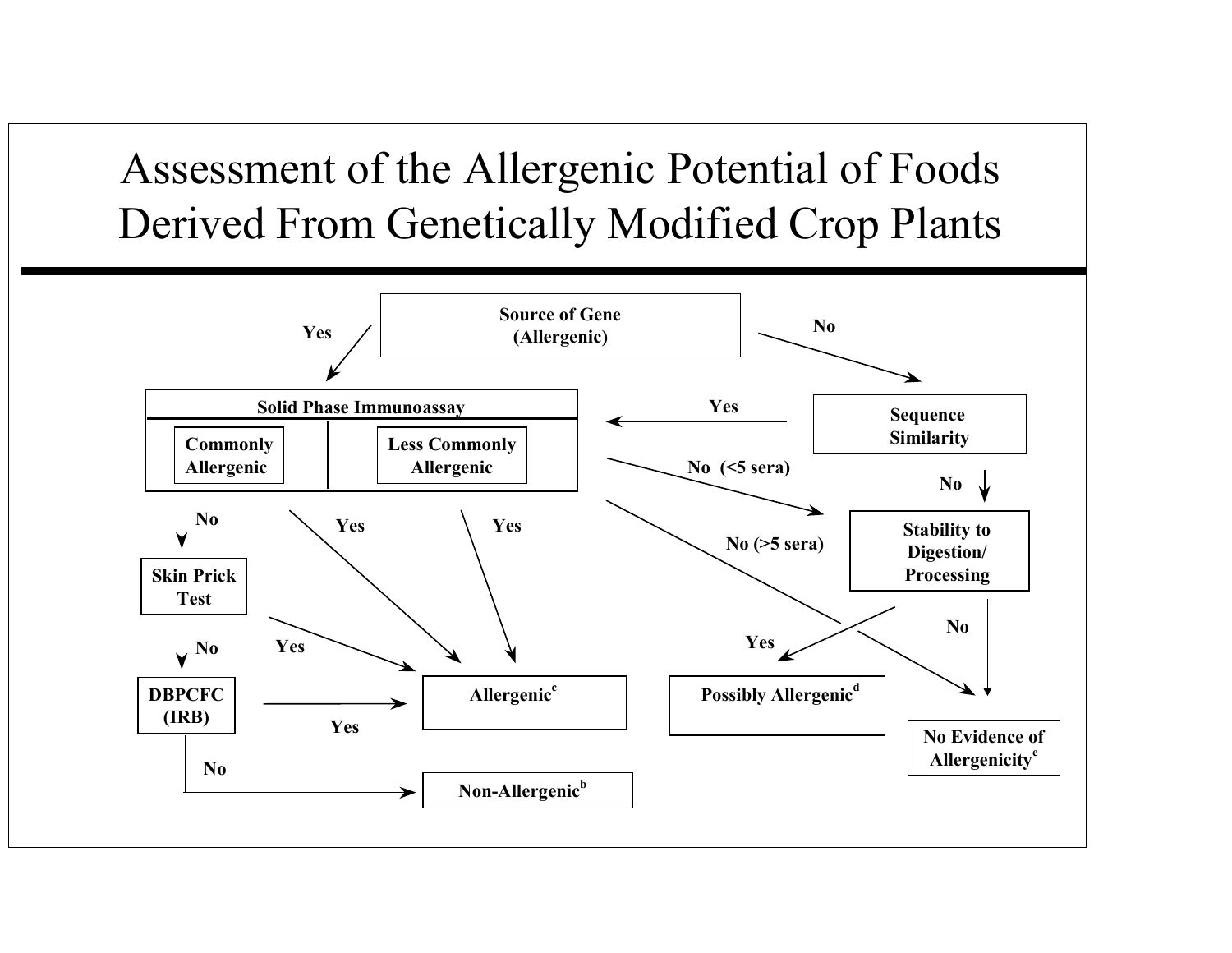### **Footnotes to Figure**

- (a) The figure was adapted from decision-tree approach developed by International Food Biotechnology Council and Allergy and Immunology of the International Life Sciences Institute (Metcalfe *et al*., 1996).
- (b) The combination of tests involving allergic human subjects or blood serum from such subjects would provide a high level of confidence that no major allergens were transferred. The only remaining uncertainty would be the likelihood of a minor allergen affecting a small percentage of the population allergenic to the source material.
- (c) Any positive results obtained in tests involving allergenic human subjects or blood serum from such subjects would provide a high level of confidence that the novel protein was a potential allergen. Foods containing such novel proteins would need to be labelled to protect allergic consumers.
- (d) A novel protein with either, no sequence similarity to known allergens or derived from a less commonly allergenic source with no evidence of binding to IgE from the blood serum of a few allergic individuals  $(\leq 5)$ , but that is stable to digestion and processing should be considered a possible allergen. Further evaluation would be necessary to address this uncertainty. The nature of the tests would be determined on a case-by-case basis.
- (e) A novel protein with no sequence similarity to known allergens and that was not stable to digestion and processing would have no evidence of allergenicity. Similarly, a novel protein expressed by a gene obtained from a less commonly allergenic source and demonstrated to have no binding with IgE from the blood serum of a small number of allergic individuals ( $>5$ ) but <14) provides no evidence of allergenicity. Stability testing may be included in these cases. However, the level of confidence based on only two decision criteria is modest. The Consultation suggested that other criteria should also be considered such as the level of expression of the novel protein.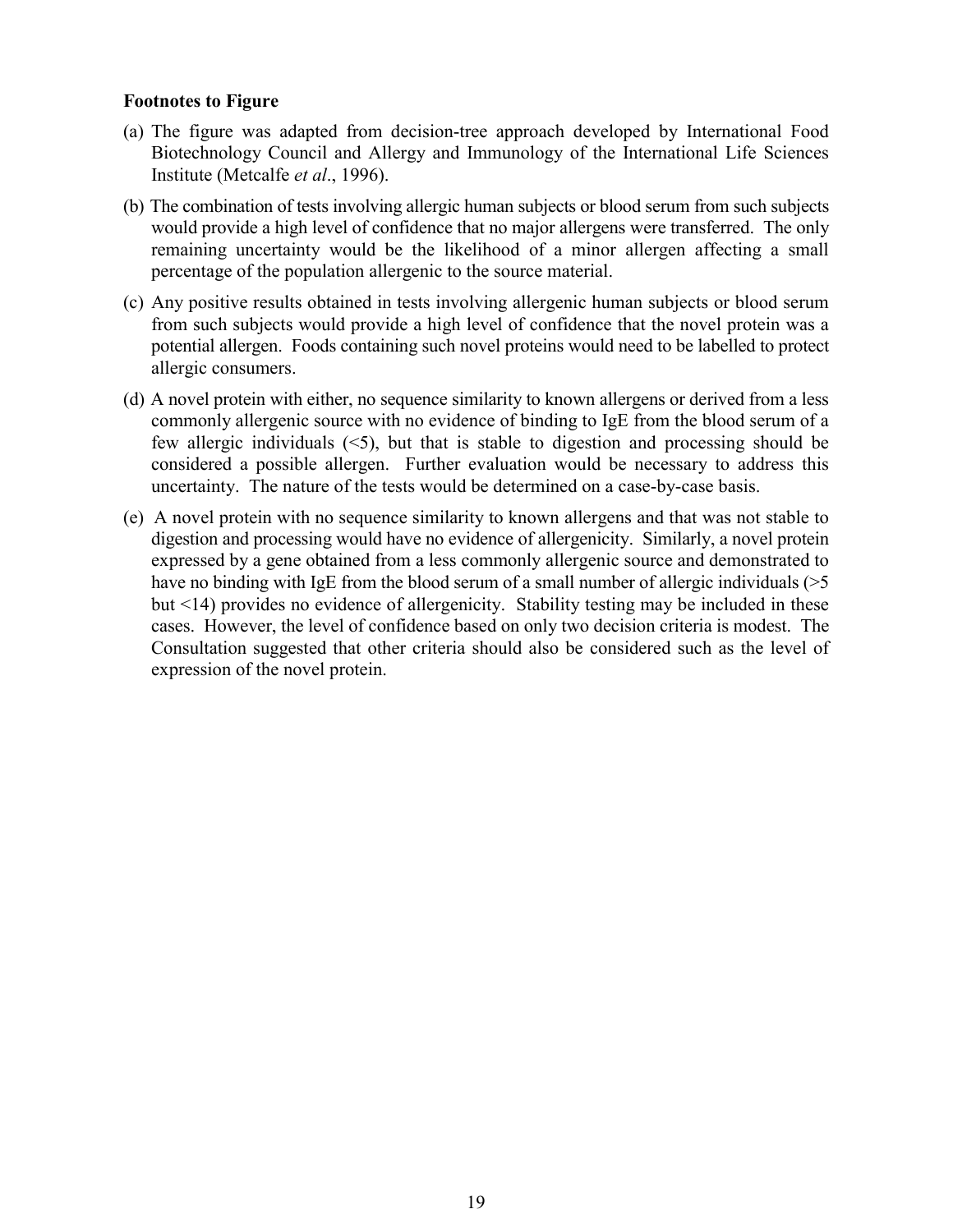## **7. Conclusions**

1. The Consultation agreed that the safety assessment of genetically modified foods requires an integrated and stepwise, case-by-case approach, which can be aided by a structured series of questions. A comparative approach focusing on the determination of similarities and differences between the genetically modified food and its conventional counterpart aids in the identification of potential safety and nutritional issues and is considered the most appropriate strategy for the safety and nutritional assessment of genetically modified foods.

2. The Consultation was of the view that there were presently no alternative strategies that would provide a better assurance of safety for genetically modified foods than the appropriate use of the concept of *substantial equivalence*. Nevertheless, it was agreed that some aspects of the steps in safety assessment process could be refined to keep abreast of developments in genetic modification technology. The concept of *substantial equivalence* was developed as a practical approach to the safety assessment of genetically modified foods. It should be seen as a key step in the safety assessment process although it is not a safety assessment in itself; it does not characterize hazard, rather it is used to structure the safety assessment of a genetically modified food relative to a conventional counterpart. The Consultation concluded that the application of the concept of *substantial equivalence* contributes to a robust safety assessment framework. The Consultation was satisfied with the approach used to assess the safety of the genetically modified foods that have been approved for commercial use.

3. The Consultation further agreed that the safety assessment of genetically modified foods requires methods to detect and evaluate the impact of unintended effects, such as the acquisition of new traits or loss of existing traits. The potential occurrence of unintended effects is not unique to the application of recombinant DNA techniques, but is also a general phenomenon in conventional breeding. Present approaches to detect unintended effects are based, in part, on the analysis of specific components (targeted approach). In order to increase the probability of detecting unintended effects, profiling techniques are considered as potentially useful alternatives (non-targeted approach). In order to assess the biological and safety relevance of an unintended effect, the genetically modified plant should first be compared to other conventional varieties and data on it compared to literature data. If the differences exceed natural variations, a nutritional and toxicological assessment is required. This may require an evaluation of specific components of the genetically modified food or of the whole food.

4. The Consultation considered the issue of long term effects from the consumption of genetically modified foods and noted that very little is known about the potential long term effects of any foods. In many cases, this is further confounded by wide genetic variability in the population, such that some individuals may have a greater predisposition to food-related effects. In this context, the Consultation acknowledged that for genetically modified foods, the premarketing safety assessment already gives assurance that the food is as safe as its conventional counterpart. Accordingly it was considered that the possibility of long term effects being specifically attributable to genetically modified foods would be highly unlikely. Furthermore, it was recognised that observational epidemiological studies would be unlikely to identify any such effects against a background of undesirable effects of conventional foods. Experimental studies, such as randomised controlled trials (RCTs), if properly designed and conducted, could be used to investigate the medium/long term effects of any foods, including genetically modified foods. Such studies could provide additional evidence for human safety, but would be difficult to conduct. In this respect, it is also important to recognise the wide variation in diets and dietary components from day to day and year to year.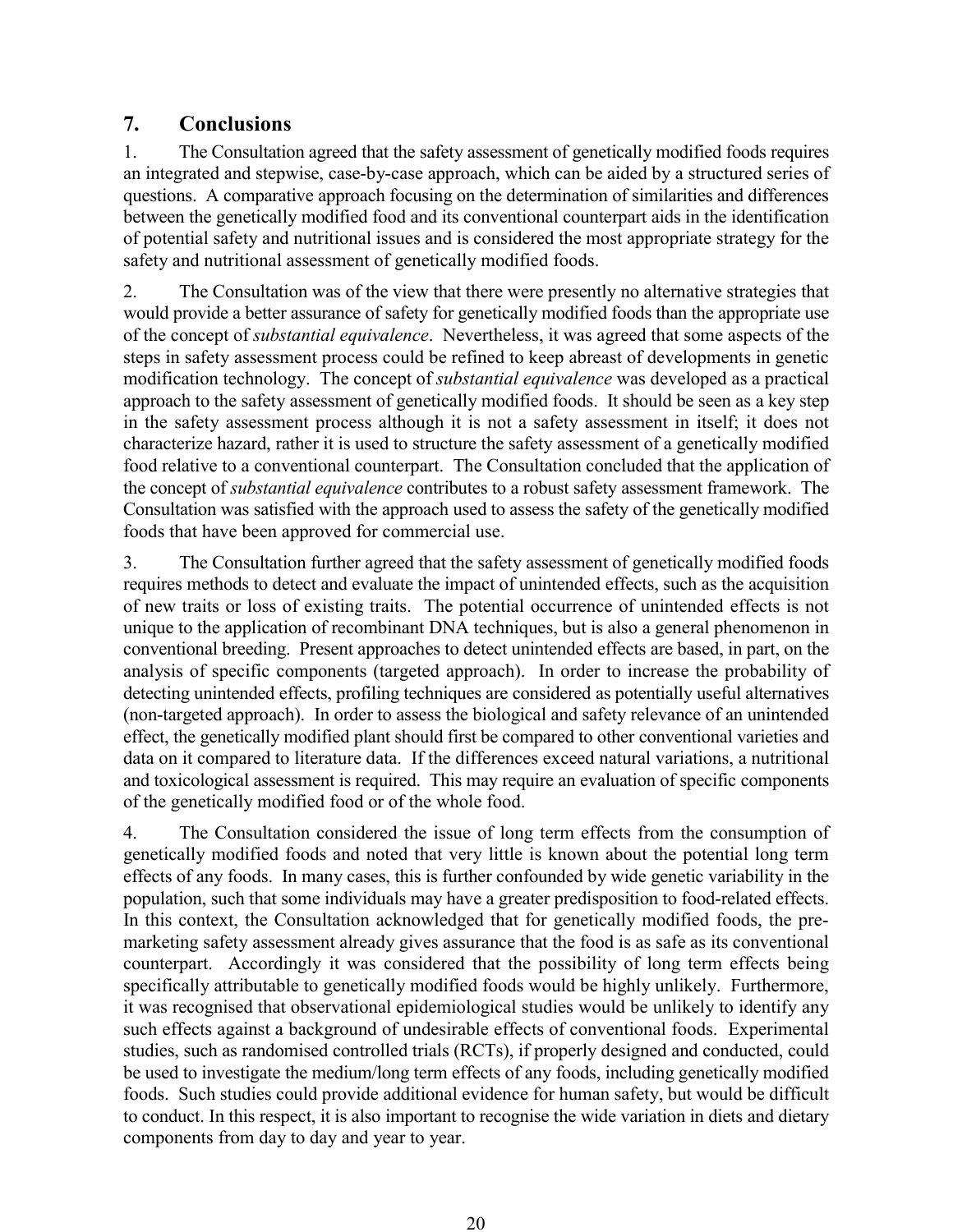5. The Consultation recognized that genetically modified foods with intentional nutritional effects may provide improved products for developed and developing countries. The change in nutrient levels in a particular crop plant may impact on overall dietary intake. In such cases, it is important to determine alterations in nutrient content and bioavailability, and their stability with time, processing and storage, as well as to monitor changes in dietary patterns as a result of the introduction of the genetically modified food and evaluate its potential effect on nutritional and health status of consumers. However, an assessment of the impact on nutritional status of consumers is important for all significant dietary changes and not specific to the introduction of genetically modified foods.

6. The Consultation agreed that if a genetically modified food contains the product of a gene from a source with known allergenic effects, the gene product should be assumed to be allergenic unless proven otherwise. The transfer of genes from commonly allergenic foods should be discouraged unless it can be documented that the gene transferred does not code for an allergen. The novel proteins introduced into genetically modified foods should be evaluated for allergenicity on the basis of the decision-tree shown in Figure 1. Additional criteria should be considered for the addition to the decision-tree approach when the source of the genetic material is not known to be allergenic. The level and site of expression of the novel protein and the functional properties of the novel protein would be two such criteria.

7. The Consultation considered horizontal gene transfer from plants and plant products consumed as food to gut microorganisms or human cells as a rare possibility, but noted that it cannot be completely discounted. The most important consideration with respect to horizontal gene transfer is the consequence of a gene being transferred and expressed in transformed cells. An important example is the transfer of antimicrobial resistance genes, if it were to occur, from genetically modified foods to gut microorganisms. Important considerations for the assessment of the consequences of the transfer and expression of this gene in transformed cells would be the clinical and veterinary importance of the antibiotic in question, the levels of natural resistance and the availability of effective alternative therapies. In case of genes that confer resistance to drugs important for medical use, the possibility of transfer and expression of these genes is a risk that warrants their avoidance in the genome of widely disseminated genetically modified plants. The Consultation further noted that the antibiotic resistance markers currently used in genetically modified plants have been previously reviewed for safety. It concluded that there is no evidence that the markers currently in use pose a health risk to humans or domestic animals.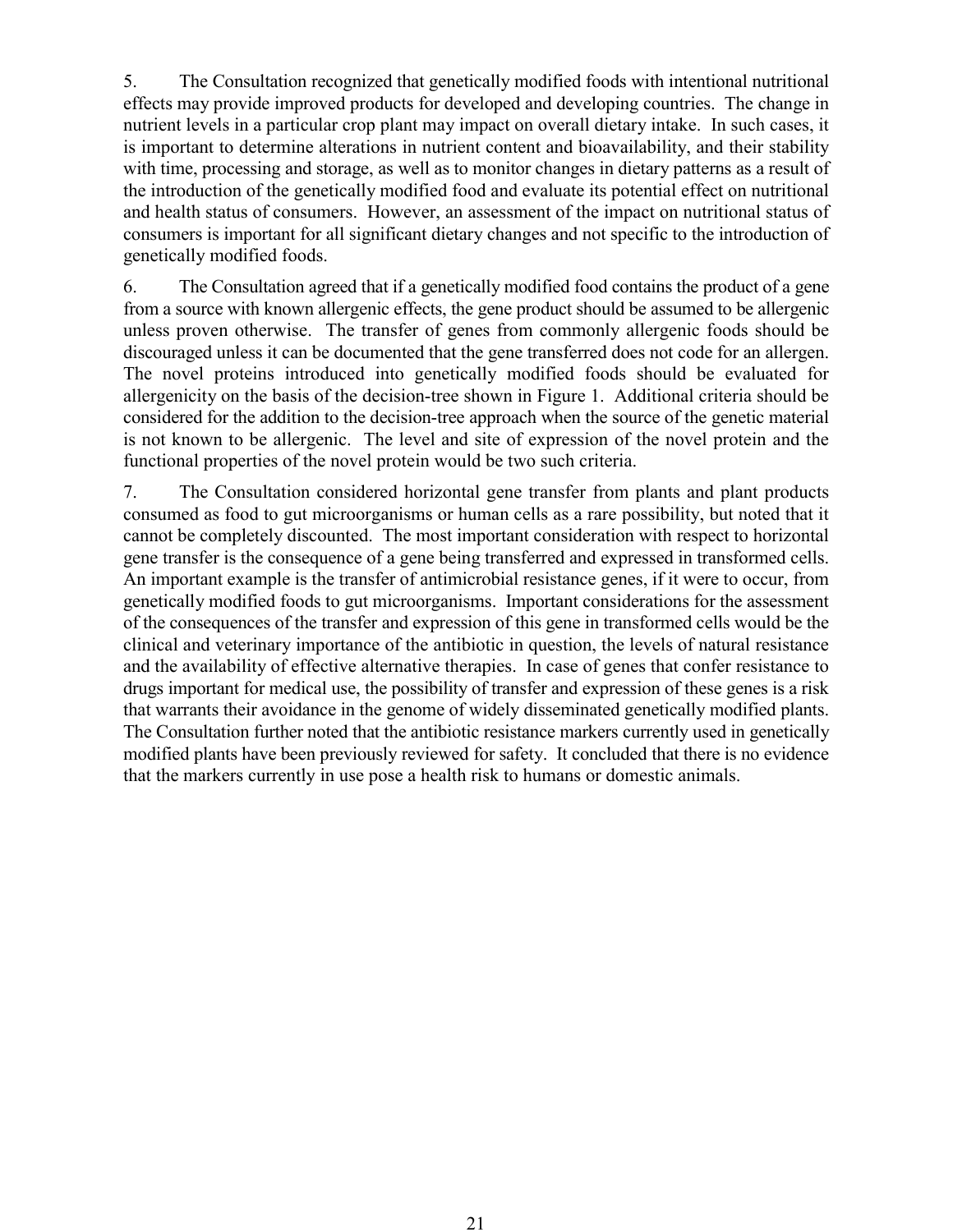## **8. Recommendations**

1. While the limitation of animal study methodology when used on whole food has been pointed out, the Consultation was of the view that in specific cases animal testing may be useful. It is recommended that further research and standardization should be initiated in this area.

2. The detection methods for unintended effects based on the analysis of specific components could be supplemented with alternative strategies, such as profiling techniques. These techniques are under development; it is recommended that these methods are further developed and validated. This will be especially important for more complex genetic modifications perhaps involving multiple between-species gene transfers.

3. It will be important to monitor changes in nutrient levels in foods from plants derived by conventional breeding and by genetic modification, and assess their effect on the nutritional status of the population. A number of future food products with specific nutritional changes will be especially relevant to the needs of developing countries, and efforts should be made to improve the dissemination of appropriate methodologies and capacity building in the developing world.

4. It is recommended that integration of nutritional and toxicological expertise needed for the evaluation of genetically modified foods be encouraged and facilitated. This will facilitate R&D in the area of genetic modification of plants and lead to an early identification of relevant safety and nutritional issues.

5. The Consultation encourages the use of alternative transformation technologies, if available and demonstrated to be safe, that do not result in antibiotic resistance genes in genetically modified foods. If further development of technology is required, additional research should be strongly encouraged.

6. It is recommended that consensus documents are developed to facilitate uniform application of the concept of *substantial equivalence*. These should include guidelines for appropriate design of field trials and the use of appropriate statistical methods to generate and analyse comparative data on genetically modified plants and their conventional counterparts.

7. Communication of the principles involved in the safety assessment of genetically modified foods should be improved. The Consultation concluded that the key message to be conveyed is that *substantial equivalence* is a concept used to identify similarities and differences between the genetically modified food and a comparator with a history of safe food use which in turn guides the safety assessment process.

8. WHO/FAO should be encouraged to convene an Expert Consultation on the assessment of the allergenicity of genetically modified foods and the novel proteins contained therein. The Consultation should focus on the development of an improved decision-tree approach for the assessment of the allergenicity of genetically modified foods and on the standardization/validation of specific criteria, such as optimal methods for assessment of digestive stability.

9. The Consultation identified the following as the additional issues to be addressed in future FAO and WHO Consultations.

• Safety assessment specific to genetically modified micro-organisms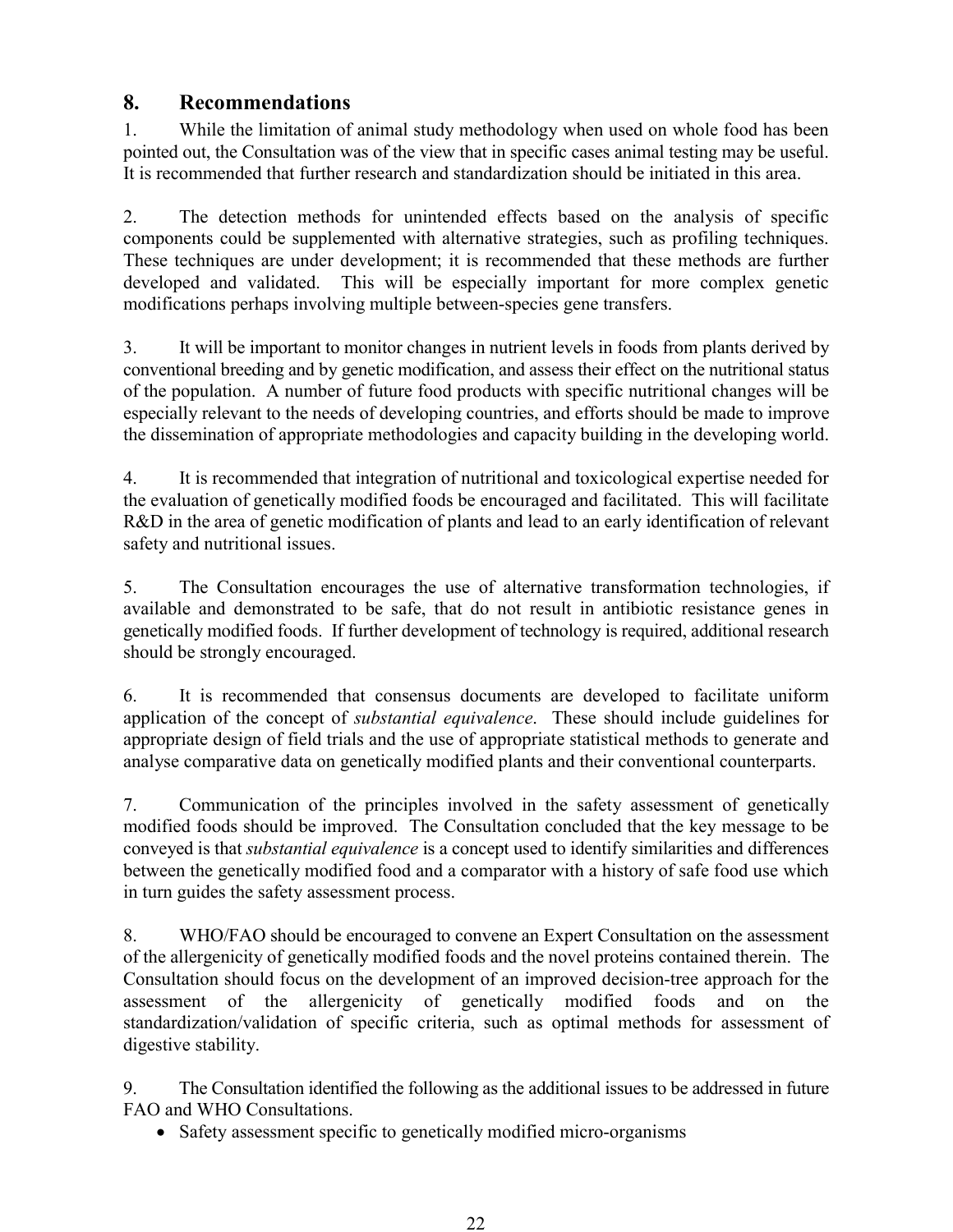- Safety assessment specific to genetically modified animals (including fish)
- Safety assessment of functional food, including the nutritional aspects of the genetically modified foods
- Improved methodologies for the safety study of whole foods.
- The use of antibiotic resistance genes in plants and microorganisms for food production in relation to possible medical problems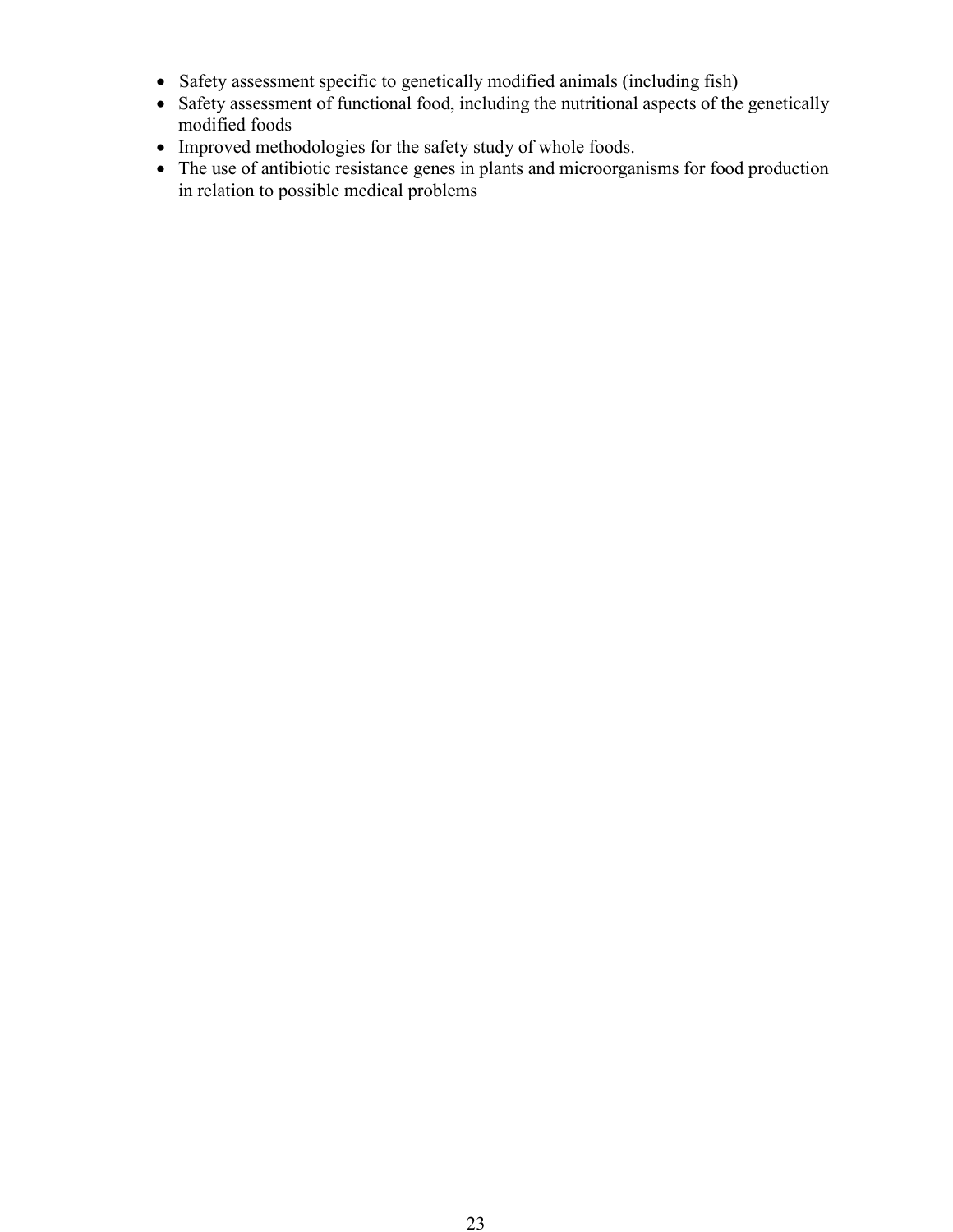### **9. References**

- 1. Anderson, J. A. (1996): *Allergic reactions to foods.* Critical Reviews in Food Science and Nutrition **36**, S19-S38
- 2. Astwood, J. D., Leach, J. N. and Fuchs, R. L. (1996): *Stability of food allergens to digestion in vitro.* Nature Biotechnology **14**, 1269-1273
- 3. Beever, D. E. and Kemp, C. F. (2000): Safety issues associated with the DNA in animal feed derived from genetically modified crops. A review of scientific and regulatory procedures. Nutrition Abstracts Reviews, series B Livestock Feeds and Feeding **70**(3), 175-182
- 4. Bock, S. A. (1987): Prospective appraisal of complaints of adverse reactions to foods in children during the first three years of life. Paediatrics **79**, 683-688
- 5. Burks, A. W. and Sampson, H. (1993): *Food allergies in children.* Current Problems in Paediatrics **23**, 230-252
- 6. Commission of the European Communities (1997): Recommendations concerning the scientific aspects of the information necessary to support applications for the placing on the market of novel foods and novel food ingredients. Official Journal of the European Communities, L253/1-36
- 7. Doerfler, W. and Schubbert, R. (1997): *Fremde DNA im Säugersystem*. Deutsches Ärzteblatt **94,** 51-52
- 8. FAO (1996): *Biotechnology and food safety, Report of a joint FAO/WHO consultation.* FAO Food and Nutrition Paper **61**, Food and Agriculture Organisation of the United Nations, Rome
- 9. Hefle, S. L., Nordlee, J. A. and Taylor, S. L. (1996): *Allergenic foods*. Critical Reviews in Food Science and Nutrition **36**, S69-S89
- 10. ILSI (1996): The safety assessment of novel foods: Guidelines prepared by ILSI Europe Novel Food Task Force. International Life Sciences Institute, European Branch, Brussels
- 11. Matsuda (1995): Rice allergenic protein and molecular-genetic approach for hypoallergenic rice. Bioscience, Biotechnology and Biochemistry **60,**1215-1221.
- 12. Mekori, Y. A. (1996): *Introduction to allergic disease*. Critical Reviews in Food Science and Nutrition **36**, S1-S18
- 13. Metcalfe, D. D., Astwood, J. D., Townsend, R., Sampson, H. A., Taylor, S. L. and Fuchs, R. L. (1996): *Assessment of the allergenic potential of foods derived from genetically engineered crop plants*. Critical Reviews in Food Science and Nutrition **36**, S165-S186
- 14. Nielsen, K. M.(1998), Bones, A. M., Smalla K., and van Elsas, J.D. (1998): *Horizontal gene transfer from transgenic plants to terrestrial bacteria - a rare event?* FEMS Microbiology Reviews **22** 79-103
- 15. OECD (1993): Safety evaluation of foods derived by modern biotechnology, Concepts and principles. Organisation for Economic Cooperation and Development, Paris
- 16. OECD (1996): *Food Safety Evaluation*. Report Workshop held in Oxford UK, Sept. 12-15, 1994. ISBN 92-64-14867-1.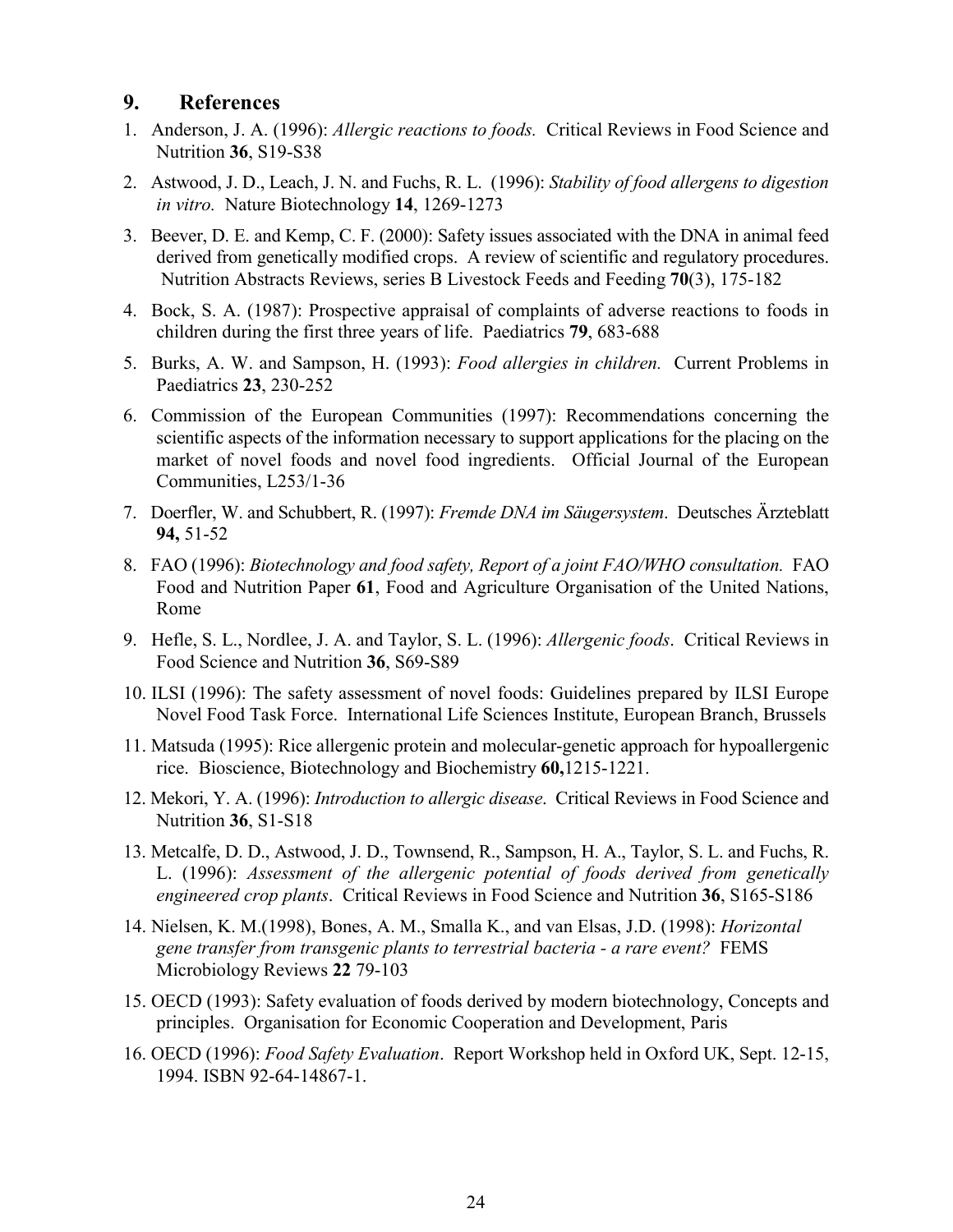- 17. Parker, S. L., Leznoff, A., Sussman, G. L., Tarlo, S. M. and Krondl, M. (1990): *Characteristics of patients with food-related complaints*. Journal of Allergy and Clinical Immunology **86**, 503-511
- 18. Sampson, H. A. (1990): *Immunologic mechanisms in adverse reactions to foods*. Immunology and Allergy Clinics of North America **11**, 701-706
- 19. Sampson, H. A. (1990): *Food Allergy*. Current Opinion in Immunology **2**, 542-547
- 20. Sampson, H. A. and Burkes, A. W. (1996): *Mechanisms of food allergy*. Annual Review of Nutrition **16**, 161-177
- 21. Schilter, B., Holzhäuser, D., Cavin, C. and Huggett, A. C. (1996): *An integrated in vivo and in vitro strategy to improve food safety evaluation*. Trends in Fd. Sci. Technol. **7**, 327-332
- 22. SCF (1997): Opinions on the Assessment of Novel Foods expressed 7 June 1996, 12/23 December 1996. European Commission DGIII/5915/97, Brussels
- 23. Schubbert, R., Hohlweg, U., Renz, D. and Doerfler, W (1998) On the fate of orally ingested foreign DNA in mice: chromosomal association and placental transfer to the fetus. Mol. Gen. Genet. **259**(6) 569-576
- 24. Taylor, S. L. (1997): Food from genetically modified organisms and potential for food allergy. Environ. Toxicol. Pharmacol. **4**:121-126
- 25. UK ACNFP (1995): *Advisory Committee on Novel Foods and Processes, Annual Report for 1994*. Ministry of Agriculture, Fisheries and Food, London
- 26. WHO (1987): *Principles for the Safety Assessment of Food Additives and Contaminants in Food*, Environmental Health Criteria 70. World Health Organization, Geneva
- 27. WHO (1991): Strategies for assessing the safety of foods produced by biotechnology, Report of a Joint FAO/WHO Consultation. World Health Organization, Geneva.
- 28. WHO (1993): Health aspects of marker genes in genetically modified plants, Report of a WHO Workshop. World Health Organization, Geneva
- 29. WHO (1995): Application of the principle of substantial equivalence to the safety evaluation of foods or food components from plants derived by modern biotechnology, Report of a WHO Workshop. World Health Organization, Geneva
- 30. Ye, X., Al-Babili, S., Klöti, A., Zhang, J., Lucca, P., Beyer, P., and Potrykus, I.: *Engineering the Provitamin A(ß-carotene) Biosynthetic Pathway into(Carotenoid-Free) Rice Endosperm*, Science **287**, 303-305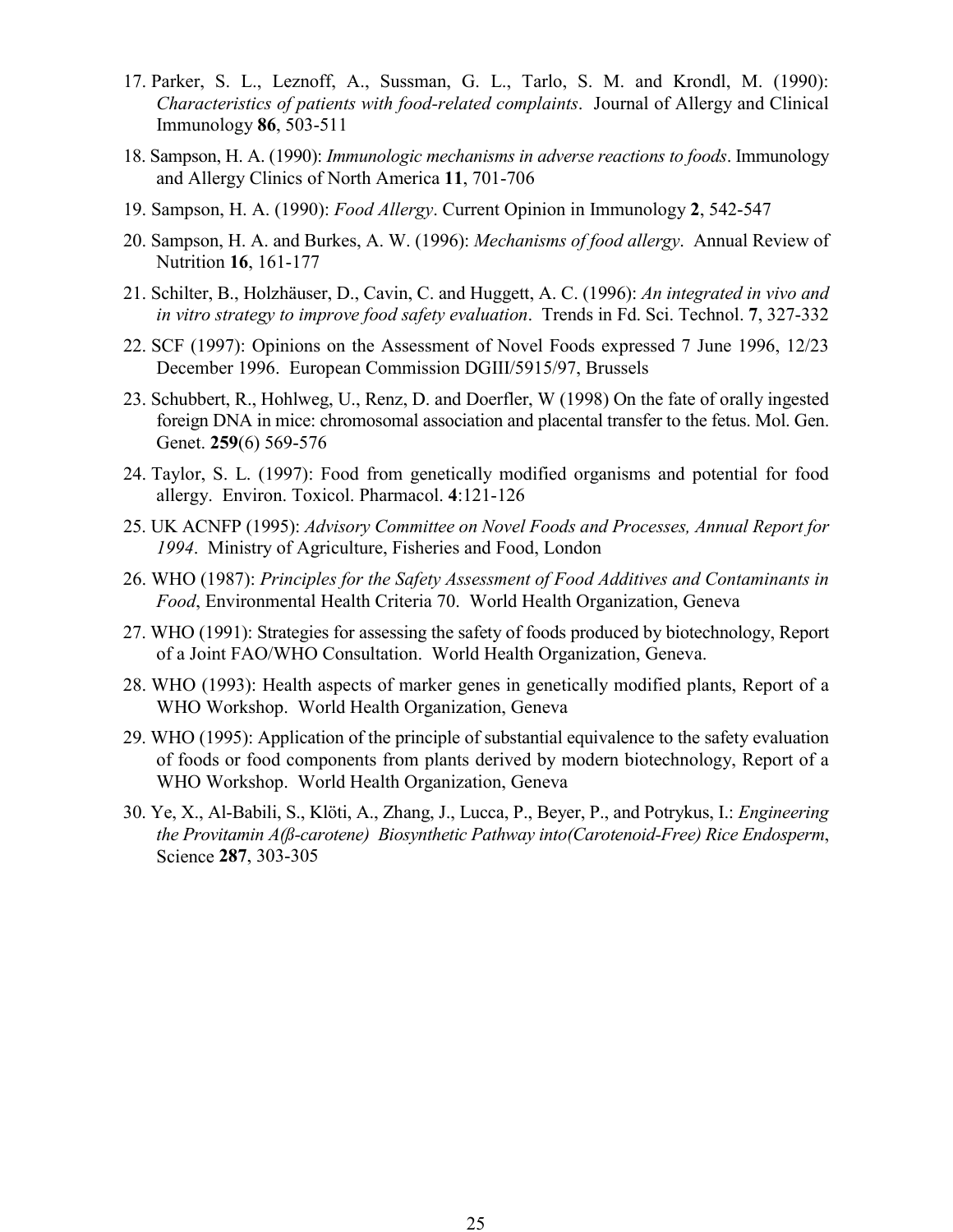### **Annex 1: List of Participants**

## **Experts**

- **CHASSY, Bruce M**., Head, Department of Food Science and Human Nutrition, UIUC, 905 S. Goodwin, 260 Bevier Hall, Urbana, Illinois 61801, U.S.A. Tel: +1 217 244 4497, Fax: +1 217 244 2455, E-mail: b-chassy@uiuc.edu
- **EWEN, Stanley W. B.,** Senior Lecturer, Department of Pathology, University of Aberdeen, Medical school, Foresterhill, Aberdeen, AB25 2ZD, Scotland. Tel: +44 1224 681 818 Ext. (5) 52845, Fax: +44 1224 663 002, E-mail: s.w.b.ewen@abdn.ac.uk
- **GODA, Yukihiro**, Section Chief, Division of Foods, National Institute of Health Sciences, 1-18- 1, Kamiyoga, Setagaya-ku, Tokyo, Japan. Tel: +81 3 3700 9397 (Direct), Fax: +81 3 3707 6950, E-mail:  $\text{goda}(a)$ nihs.go.jp
- **HADDADIN, Malik**, Professor of Food Science, University of Jordan, Department of Nutrition and Food Technology, Jordan. Tel: +962 6 535 5000, Ext. 2676, Fax: +962 6 562 0641, Email: aborob\_75@yahoo.com
- **KUIPER, Harry A.<sup>6</sup>** , Head, Department of Food Safety and Health RIKILT Wageningen-UR, PO Box 230, NL-6700 AE Wageningen, The Netherlands. Tel: + 31 317 475 463, Fax: +31 317 417 717, E-mail: h.a.kuiper@rikilt.wag-ur.nl (*Chairperson*)
- **MARYANSKI, James**, Biotechnology Coordinator, Center for Food Safety & Applied Nutrition, Food and Drug Administration, 200 C Street, SW – HFS-13, Washington, DC 20204, U.S.A. Tel: +1 202 205 4359, Fax: +1 202 401 2839, E-mail: james.maryanski@cfsan.fda.gov (*Rapporteur*)
- **MUNRO, Ian**, Professor, Department of Nutritional Sciences, Faculty of Medicine, University of Toronto, Canada. Tel: +1 905 542 2900, Fax: +1 905 542 1011, E-mail: imunro@cantox.com
- **NUTTI, Marília Regini,** Director, National Research Center for Food Technology, Brazilian Agricultural Research Corporation (EMBRAPA), Av. das Américas 29501, 23020-470 Guaratiba, Rio de Janeiro, RJ, Brazil. Tel: +55 21 410 1350, Fax: 55 21 410 1090, E-mail: marilia@ctaa.embrapa.br (*Vice-chairperson*)
- PEDERSEN, Jan<sup>7</sup>, Danish Veterinary and Food Administration, Institute of Food Safety and Toxicology, Division of Biochemical and Molecular Toxicology, Mørkhøj Bygade 19, 2860 Søborg, Denmark. Tel: +45 3395 6610, Fax: +45 3395 6001, E-mail: jp@fdir.dk

L

<sup>6</sup> author of Topic 5

<sup>7</sup> author of Topic 2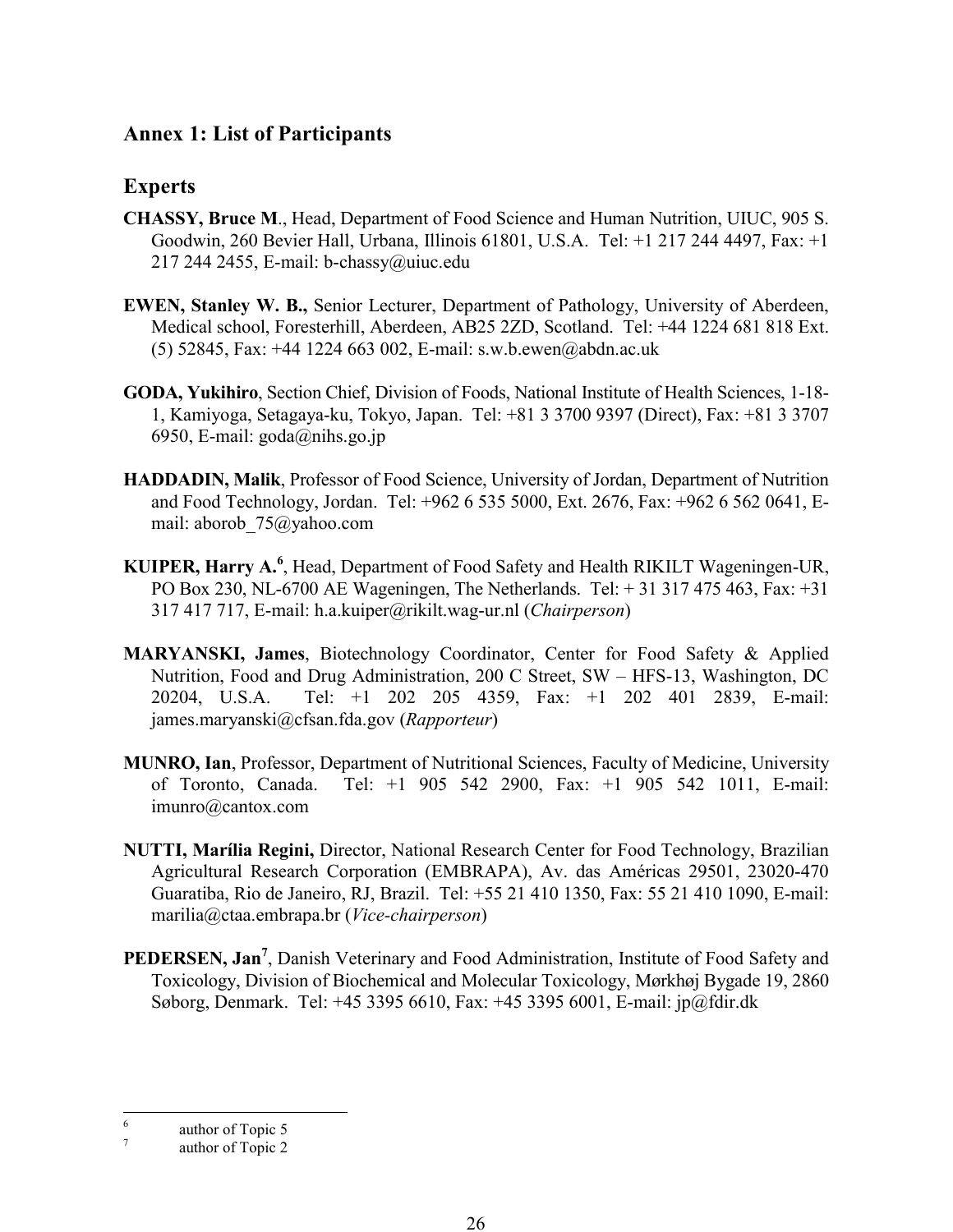- **SCOTT, Fraser,** Senior Scientist, Ottawa Hospital Research Institute; Associate Professor, Department of Medicine and Department of Biochemistry, Microbiology and Immunology, University of Ottawa, 501 Smyth Road, Ottawa, Ontario, K1H 8L6 Canada. Tel: +1 613 737 8929, Fax: +1 613 739 6189, E-mail: fscott@ottawahospital.on.ca
- **THOMSON, Jennifer8** , Professor and Head of the Department of Microbiology, University of Cape Town, PB Rondebosch 7701, South Africa. Tel: +27 21 650 3269, Fax: +27 21 689 7573, E-mail: Jat@molbiol.uct.ac.za(*Vice-rapporteur*)
- **VAVASOUR, Elizabeth, J.,** Chemical Health Hazard Assessment Division, Bureau of Chemical Safety, Food Directorate, Health Protection Branch, Health Canada, Sir Frederick Banting Building, P.L. 2204D1, Tunney's Pasture, Ottawa, Ontario, K1A 0L2 Canada. Tel: +1 613 957 1680, Fax:  $+1$  613 957 1688, E-mail: elizabeth vavasour@hc-sc.gc.ca
- **YANG, Xiaoguang**, Professor, Institute of Nutrition and Food Hygiene, Chinese Academy of Preventive Medicine, 29 Nan Wei Road, Beijing 100050 P.R. China. Tel: +86 10 6317 1734(o), Fax: +86 10 6301 1875, E-mail: xgyang@public2.east.cn.net

## **Observers from International Organizations**

- **KEARNS, Peter**, Administrator, OECD, ENV/EHS, 2, rue André Pascal, 75775 Paris Cedex 16, France. Tel: +33 1 4524 1677, Fax: +33 1 4524 1675, E-mail: Peter.Kearns@OECD.ORG
- **GALLOWAY-MCLEAN, Kirsty**, Biosafety/Scientific & Technical Information Officer of the Convention on Biological Diversity, 393 St-Jacques, Suite 300, Montréal, Québec, H2Y 1N9, Canada. Tel: +1 514 287 7039, Fax: +1 514 288 6588, E-mail: kirsty.mclean@biodiv.org
- **LANTIN, Manuel**, Science Adviser, Consultative Group on International Agricultural Research (CGIAR), 1818H Street NW, Washington DC 20433, U.S.A. Tel: +1 202 473 8912, Fax: +1 202 473 8110, E-mail: mlantin@cgiar.org
- **STANTON, Gretchen**, Counsellor, Agriculture and Commodities Division, World Trade Organization (WTO/OMC), Geneva, Switzerland. Tel: +41 22 739 5086, Fax: +41 22 739 5760, Email: gretchen.stanton@wto.org

## **Chairman of the Codex Ad Hoc Intergovernmental Task Force on Foods Derived from Biotechnology**

**YOSHIKURA, Hiroshi**, Food Sanitation Division, Environmental Health Bureau, Ministry of Health and Welfare, 1-2-2 Kasumigaseki, Chiyoda-ku, Tokyo 100-8045, Japan. Tel: +81 3 3595 2252, Fax: +81 3 3595 2251, Email: codexj@mhw.go.jp

L 8 author of Topic 11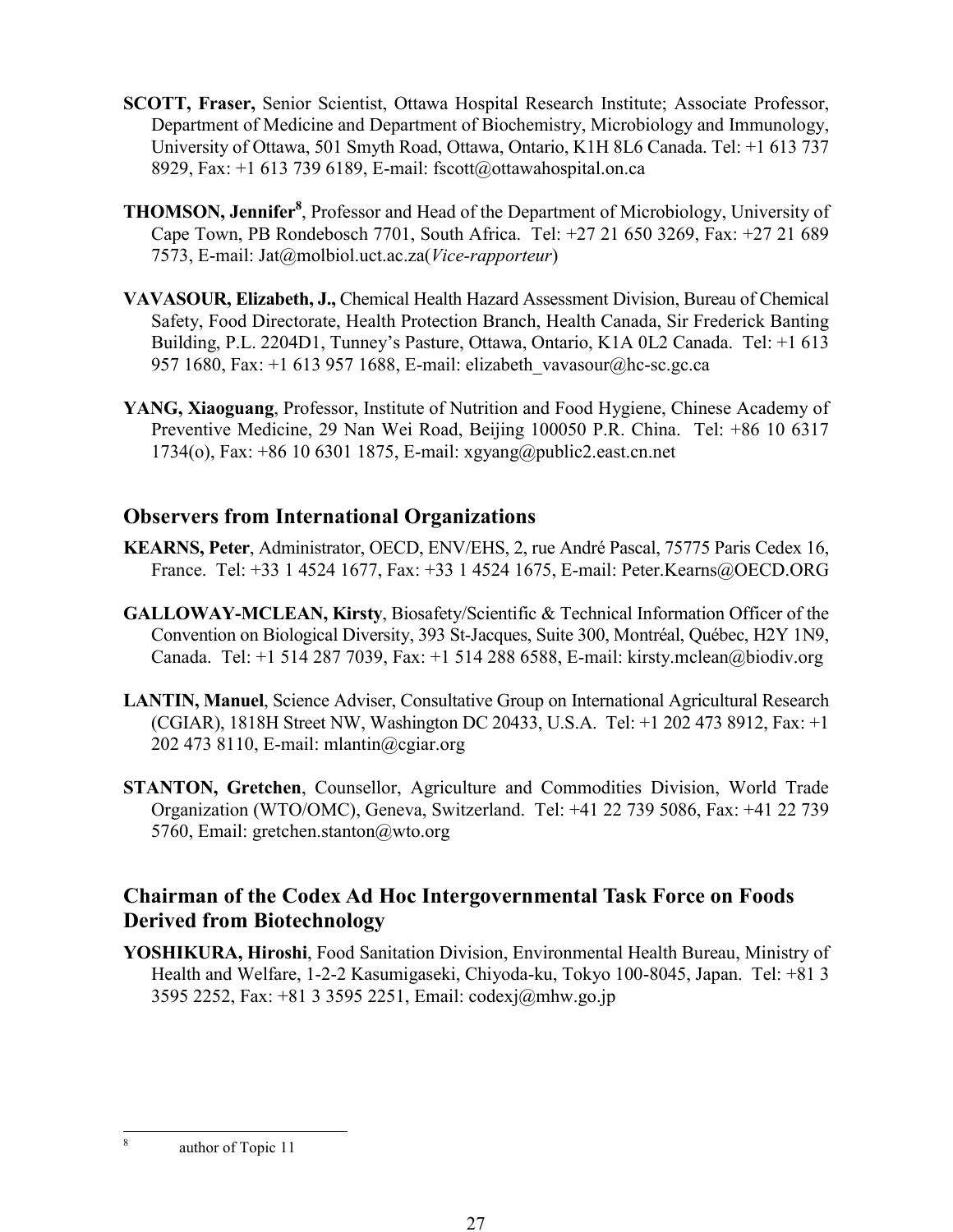## **Secretariat**

### **1) Authors of Working Papers (FAO/WHO Consultant)**

- **BRUNNER, Eric<sup>9</sup>**, Senior lecturer in epidemiology, Dept. of Epidemiology & Public Health, University College, London, United Kingdom. Tel: +44 20 7679 1689/1267, Fax: +44 20 7813 0242/0280, E-mail: e.brunner@ucl.ac.uk
- **DOWNEY, Keith<sup>10</sup>**, CanoGlobe Consulting, 23 Simpson Crescent, Saskatoon, Saskatchewan S7H 3C5, Canada. Tel: +1 306 956 7298, Fax: +1 306 956 7247, E-mail: downeyk@em.agr.ca
- **ENGEL, Karl-Heinz<sup>11</sup>, Technische Universität München, Lehrstuhl für Allgemeine** Lebensmitteltechnologie, Am Forum 2, D-85350 Freising Weihenstephan, Germany. Tel: +49 8161 714 250, Fax: +49 8161 714 249, E-mail: k.h.engel@lrz.tu-muenchen.de
- **KUBO, Tomoaki12**, President & CEO, Orynova K.K., 700 Higashibara, Toyoda-cho, Iwata-gun, Shizuoka, 438-0802, Japan. Tel: +81 538 32 7111, Fax: +81 538 32 8700, E-mail: Tomoaki.Kubo@orynova.co.jp
- **OW, David13**, Plant Gene Expression Center, 800 Buchanan Street, USDA-ARS, Albany, CA, 94710 U.S.A. Tel: +1 510 559 5909, Fax: +1 510 559 5678, E-mail: Ow@pgec.ars.usda.gov
- **AL-BABILI, Salim14**, University of Freiburg, Freiburg, Germany. Tel: +49 761 203 2529, Fax: +49 761 203 2675, E-mail: albabili@uni-freiburg.de
- **TAYLOR, Steve<sup>15</sup>**, Professor and Head, Department of Food Science and Technology, University of Nebraska, 143 Food Industry Complex, East Campus, PO Box 830919, Lincoln, NE 68583-0919, U.S.A. Tel: +1 402 472 2833, Fax: +1 402 472 1693, E-mail: staylor2@unl.edu
- **TOMLINSON<sup>16</sup>, Nick**, Food Standards Agency, Ergon House c/o Nobel House, 17 Smith Square, London SW1P 3JR, United Kingdom. Tel: +44 171 238 6377, Fax: +44 171 238 6382, E-mail: nick.tomlinson@foodstandards.gsi.gov.uk
- **WALKER, Ronald<sup>17</sup>**, 44 Ash Hill Road, Ash, Aldershot, GU12 6AB, United Kingdom. Tel: +44 1252 329 607, E-mail: r.walker@surrey.ac.uk

L

<sup>9</sup> <sup>9</sup> author of Topic 3<br><sup>10</sup>

 $\frac{10}{11}$  author of Topic 8

 $\frac{11}{12}$  author of Topic 4

 $\frac{12}{13}$  author of Topic 10

<sup>&</sup>lt;sup>13</sup> author of Topic 12<br><sup>14</sup> author of Topic 0

<sup>&</sup>lt;sup>14</sup> author of Topic 9<br><sup>15</sup> author of Topic 1<sup>2</sup>

 $\frac{15}{16}$  author of Topic 13

 $\frac{16}{17}$  author of Topic 1

author of Topic 6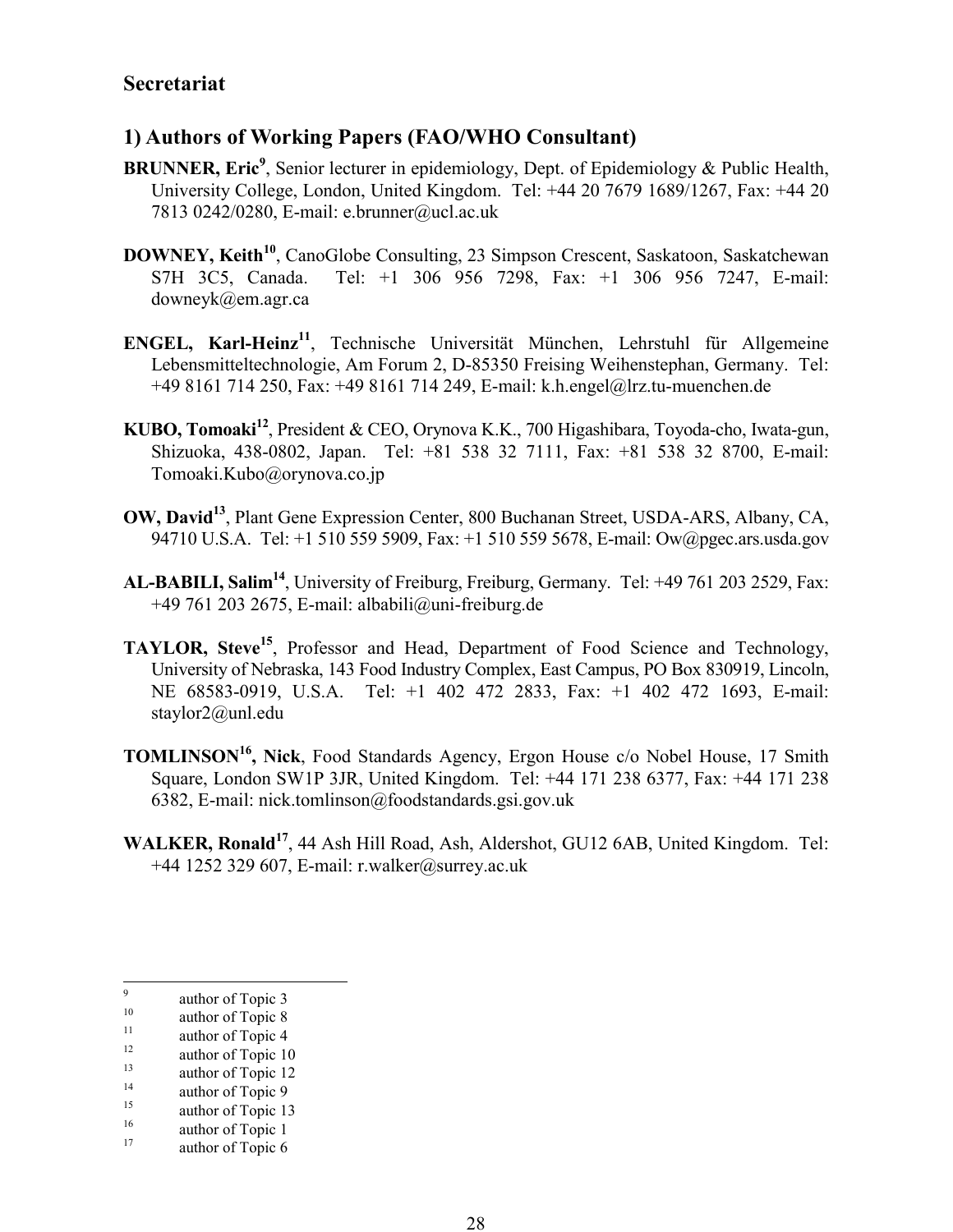## **2) FAO/WHO Secretariat**

- **BOUTRIF, Ezzeddine**, Officer-in-Charge, Food Quality and Standards Service, Food and Nutrition Division, FAO, Viale delle Terme di Caracalla, 00100 Rome, Italy. Tel: +39 06 570 56156, Fax: +39 06 570 54593, E-mail: ezzeddine.boutrif@fao.org
- **SCHLUNDT, Jørgen**, Coordinator, Programme of Food Safety, WHO, 20 Avenue Appia, 1211 Geneva 27, Switzerland. Tel: +41 22 791 3445, Fax: +41 22 791 4807, E-mail: schlundtj@who.ch
- **JONAS, David**, Consultant, Wayborough Bungalow, Wayborough Hill, Minster, Ramsgate CT12 4HR, United Kingdom. Tel: +41 1843 821 745, Fax: +41 1843 822 566, E-mail: DavidJonas1@compuserve.com (*WHO Consultant*)
- **TABATA, Makoto**, Food Standards Officer, Joint FAO/WHO Food Standards Programme, Food and Nutrition Division, FAO, Viale delle Terme di Caracalla, 00100 Rome, Italy. Tel: +39 06 570 54796, Fax: +39 06 570 54593, E-mail: makoto.tabata@fao.org (*FAO Joint Secretary*)
- **SAHARA**, **Yasuyuki,** Scientist, Programme of Food Safety, WHO, 20 Avenue Appia, 1211 Geneva 27, Switzerland. Tel: +41 22 791 4324, Fax:+41 22 791 4807, E-mail: saharay@who.ch (*WHO Joint Secretary*)
- **WEISELL, Robert**, Nutrition Officer, Nutrition Planning, Assessment and Evaluation Service, FAO, Viale delle Terme di Caracalla, 00100 Rome, Italy. Tel: +39 06 570 53982, Fax: +39 06 570 54593, E-mail: robert.weisell@fao.org
- **JERMINI, Marco, Food Safety Regional Adviser, WHO Regional Office for Europe, European** Centre for Environment and Health (ECEH), Rome Division, Via Francesco Crispi, 10, I-00187 Rome, Italy. Tel: +39 06487 7525, Fax: +39 06 487 7599, E-mail: maj@who.it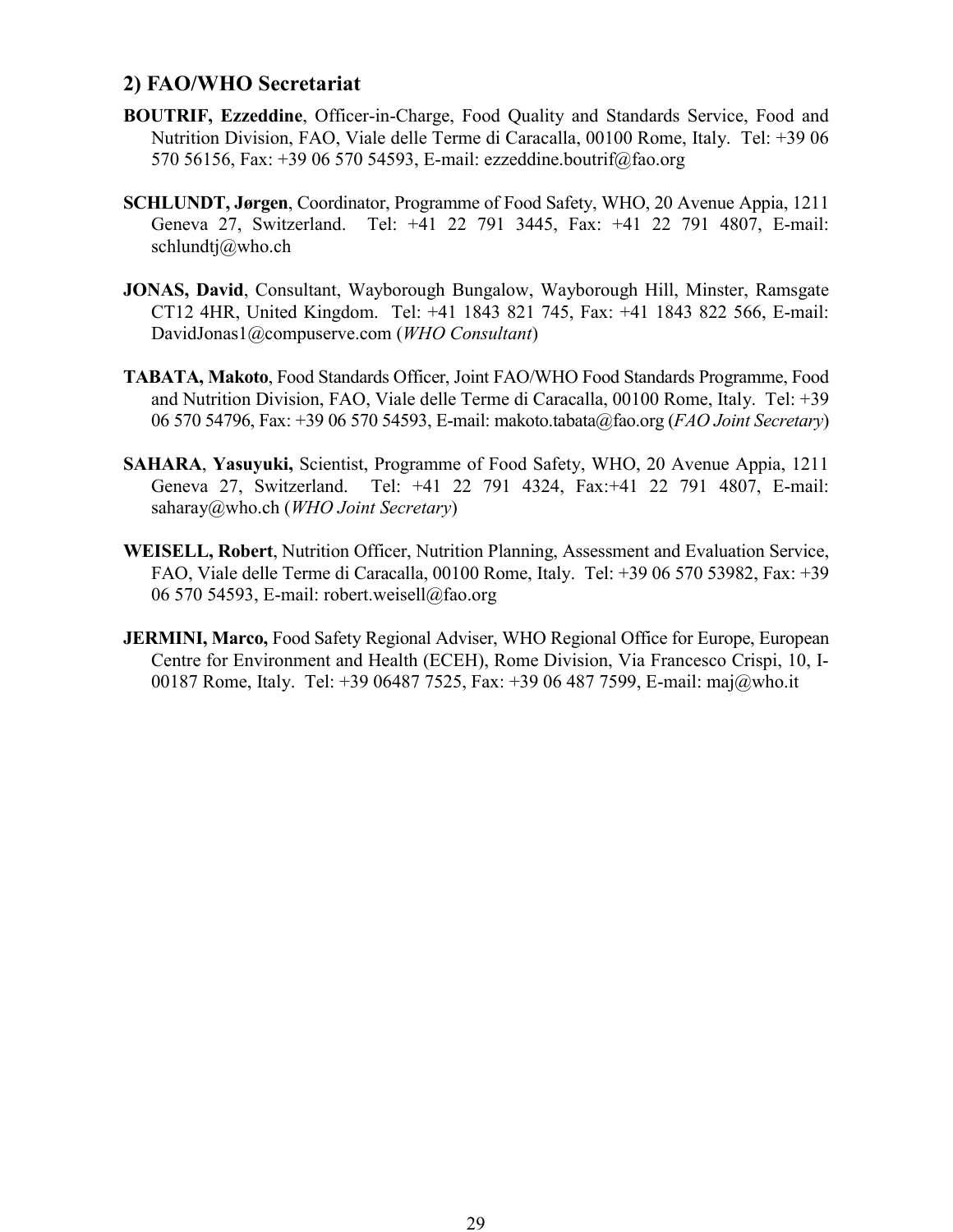## **Annex 2: List of Documents<sup>18</sup>**

| Biotech 00/01 | Provisional Agenda and Timetable                                                                                              |
|---------------|-------------------------------------------------------------------------------------------------------------------------------|
| Biotech 00/02 | Provisional Annotated Agenda                                                                                                  |
| Biotech 00/03 | Topic 1: The Concept of Substantial Equivalence, its Historical<br>Development and Current Use                                |
| Biotech 00/04 | Topic 2: Application of Substantial Equivalence; Data Collection and<br>Analysis                                              |
| Biotech 00/05 | Topic 3: Limitations of Substantial Equivalence Regarding the<br>Assessment of Foods Derived from Biotechnology               |
| Biotech 00/06 | Topic 4: Unpredictable Effect of Genetic Modification                                                                         |
| Biotech 00/07 | Topic 5: Profiling Techniques to Identify Differences between Foods<br>Derived from Biotechnology and their Counterparts      |
| Biotech 00/08 | Topic 6: Safety Testing of Food Additives and Contaminants and the<br>Long Term Evaluation of Foods Produced by Biotechnology |
| Biotech 00/09 | Topic 7: Nutritional Implication of Biotechnology (Not available)                                                             |
| Biotech 00/10 | Topic 8: Evaluation of Foods with Altered Major Components                                                                    |
| Biotech 00/11 | Topic 9: Evaluation of Foods that have been Nutritionally Enhanced by<br>Biotechnology                                        |
| Biotech 00/12 | Topic 10: Potential of Foods from which Unfavourable Components<br>have been Removed.                                         |
| Biotech 00/13 | Topic 11: Gene Transfer: Mechanisms and Food Safety Risks                                                                     |
| Biotech 00/14 | Topic 12: Marker Genes                                                                                                        |
| Biotech 00/15 | Topic 13: Allergenicity                                                                                                       |

L  $18$ Working Documents are posted on the following FAO and WHO websites: WHO: http://www.who.int/fsf FAO: http://www.fao.org/WAICENT/FAOINFO/ECONOMIC/ESN/biotech.htm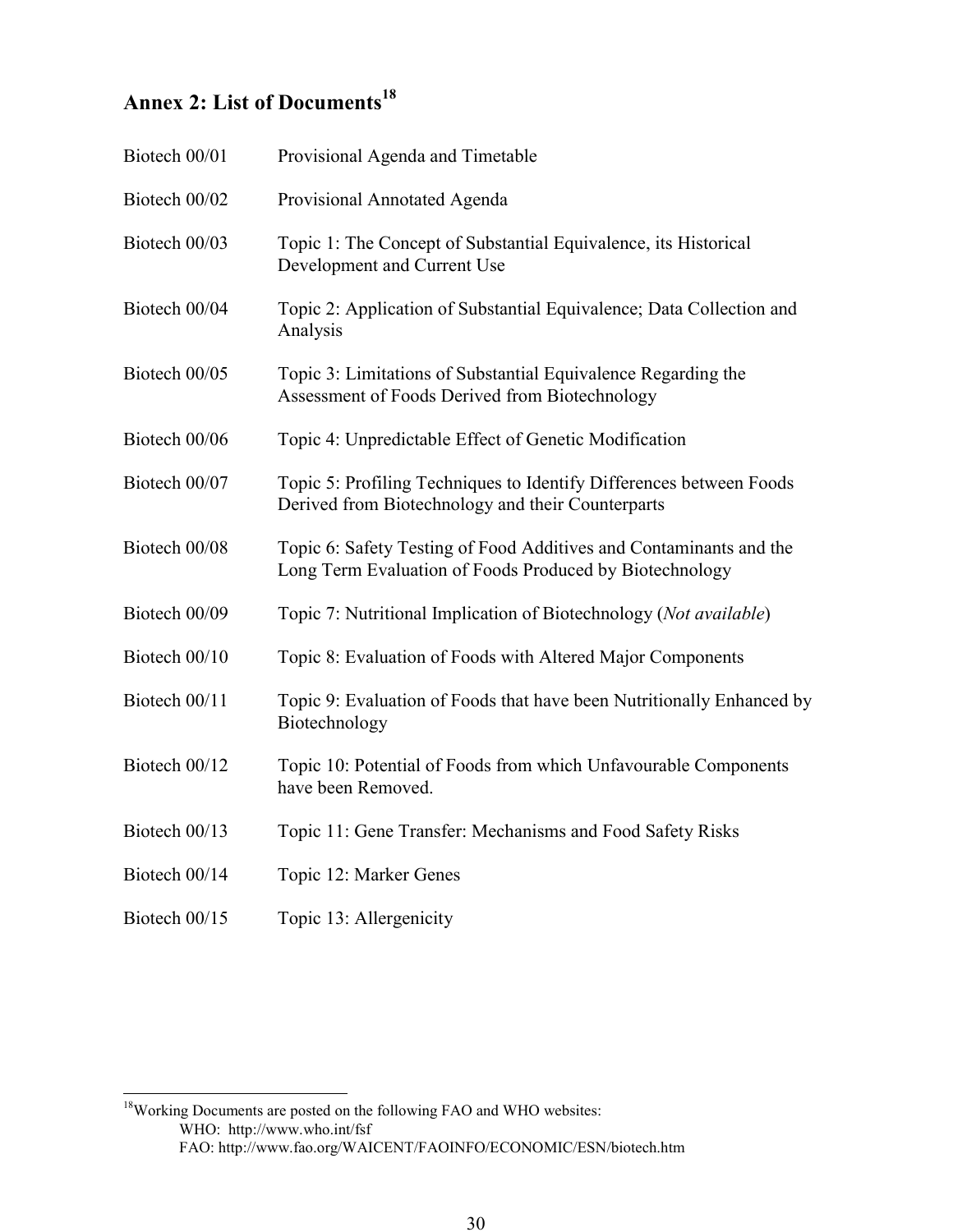### **Annex 3: Reply to the Questions from the Codex ad hoc Intergovernmental Task Force**

### **1) What overarching scientific principles should be applied to the safety and nutritional assessment?**

Experience throughout the world has led to the identification of a number of common scientific principles currently used in safety and nutritional assessment.

The existing food supply has a long history of safe use, even though some foods are not safe for some individuals and many foods contain substances that would present health concerns if they were present above accepted levels. Most foods derived using recombinant DNA techniques are obtained from traditional crops that have usually been modified to exhibit one or a few well-defined traits. The knowledge and experience gained in the use of traditional crops is an important component in the safety assessment of foods derived from such plants.

Safety assessment of whole foods and many complex food ingredients requires use of an approach that differs from the strategy used to assess safety of single, well-defined chemicals, such as food additives, pesticides and contaminants. The approach for whole foods is case-bycase, based on an evaluation of multi-disciplinary data and information, that is derived from, as appropriate, but is not limited to, agronomic, genetic, molecular biological, nutritional, toxicological and chemical properties. Toxicology testing in animals is not routinely employed, but when necessary based on an assessment of available data and information, tests should be designed to address specific issues.

The following issues are some of the main points considered in the evaluation: the new gene, the new protein and other food components, taking into account both intended and unintended changes in the food and steps to reduce the likelihood of adverse, unexpected effects. In specific cases, additional effects (such as antibiotic resistance) may be evaluated.

Genetically modified foods and conventional foods have many characteristics in common, and in many cases, the new food or food ingredient will be nutritionally equivalent to its conventional counterpart.

Analytical methods traditionally applied in the evaluation of food constituents such as total protein, fat, ash, fibre and micronutrients may need to be augmented with additional analyses using profiling methods to identify unexpected effects and modified nutrient profiles which may impact dietary intake and health.

Because of the potential for broad changes in nutrient levels and interactions with other nutrients as well as unexpected effects, it may be necessary in certain instances to undertake feeding tests in animals to determine outcomes that result from changes in nutrient profiles and nutrient bioavailability. Nutritional modifications which are within normal ranges of nutrient variation might require a less extensive evaluation than those outside normal ranges.

The data and information should be of a quality and quantity that would withstand scientific peer review. Safety assessment is designed to identify information on the nature and the severity of any hazards that may be present, allowing appropriate management methods to be defined.

In conclusion, safety assessment of food and food ingredients obtained using recombinant DNA techniques does not require new scientific principles or methodology. Similar principles for the assessment of the safety and wholesomeness of genetically modified foods should be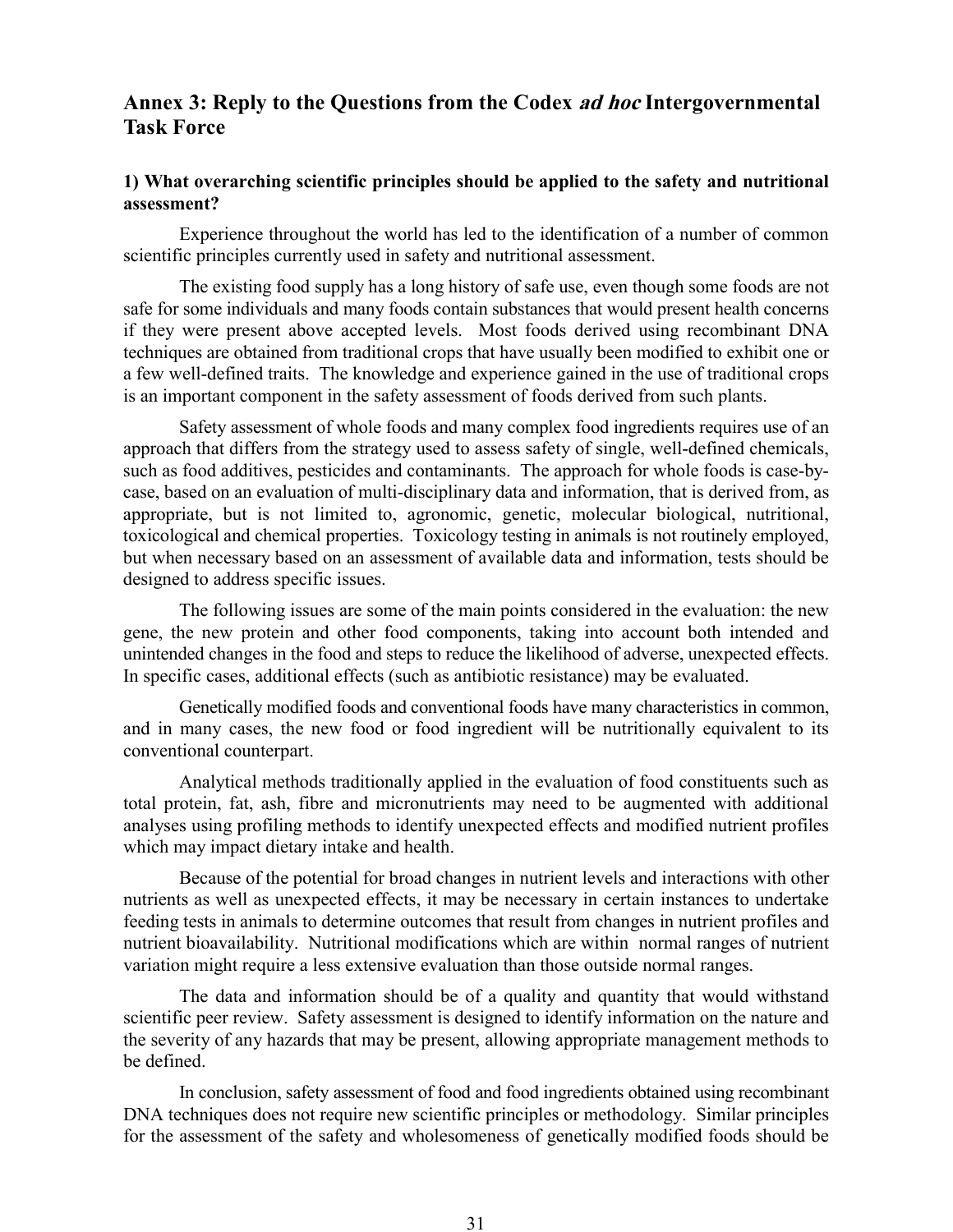applied as practised for conventional foods. Depending on the characteristics of the genetic modifications, specific safety and nutritional aspects are assessed.

### **2) What is the role, and what are the limitations, of substantial equivalence in the safety and nutritional assessment? Are there alternative strategies to substantial equivalence that should be used for the safety and nutritional assessment?**

The concept of *substantial equivalence* is well established as an important component in safety assessment, and has been elaborated in several international reports. It is based on the idea that an existing organism (plant) used as food, or as a source of food, can serve as the basis for comparison when assessing the safety for human consumption of a food or a food component that has been modified or is new. There is a broad consensus that *substantial equivalence* is of value in safety assessment.

Application of the concept of *substantial equivalence* may lead to the identification of similarities and defined differences in the food and food ingredients. Further safety assessment will be focused on establishing the safety of the differences in the new product such that safety of the food or food ingredient can be established, relative to its comparator. The safety assessment carried out in this way does not provide an absolute safety warrant for the new product.

Another aspect of the concept of *substantial equivalence* is that it can only be applied where there is a suitable comparator. This requires that sufficient data is available or can be generated for the comparator. Where there is no comparator, *substantial equivalence* cannot be used to assess safety. In such cases, safety testing will be required based on the properties of the food concerned.

Current strategies for assessing the safety of foods derived from genetically modified plants are considered appropriate. There are presently no alternative strategies that would provide a better assurance of safety for genetically modified foods than the appropriate use of the concept of *substantial equivalence*. However, some aspects of the steps in safety assessment process could be refined to keep abreast of developments in genetic modification technology. Methodologies, such as profiling techniques, offer a means of providing a more detailed analytical comparison. However, much more developmental work would be necessary before such methods could be validated.

### **3) What scientific approach can be used to monitor and assess possible long-term health effects or unintended/unexpected adverse effects?**

The Consultation considered that the methodologies for safety evaluation elaborated in the report are adequate to detect and evaluate any possible long-term effects of genetically modified foods.

The Consultation considered the issue of long-term effects from the consumption of genetically modified foods and noted that very little is known about the potential long-term effects of any foods. In many cases, this is further confounded by wide genetic variability in the population, such that some individuals may have a greater predisposition to food-related effects.

Against this background, the Consultation acknowledged that for genetically modified foods, the pre-marketing safety assessment already gives assurance that the food is as safe as its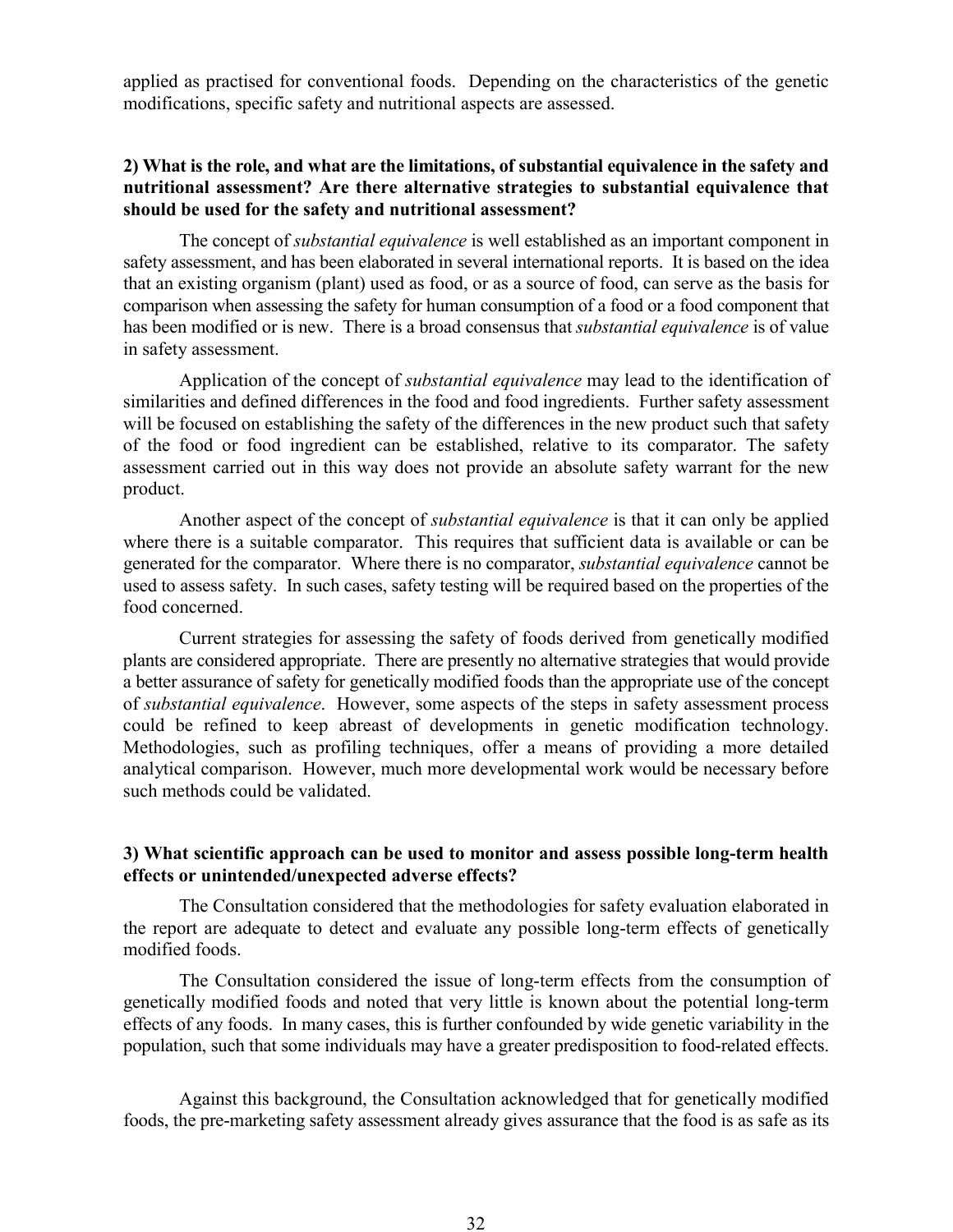conventional counterpart. Accordingly it was considered that the possibility of long-term effects being specifically attributable to genetically modified foods would be highly unlikely.

An important aspect of the safety assessment is a consideration of the nature of the introduced gene product. Where there is no history of consumption of the introduced gene product or of the food, a 90-day study will probably be indicated. If such studies show evidence suggesting possible long-term effects, e.g. evidence of cell proliferation, further long-term studies would need to be considered if the development of the product was to continue.

The Consultation was of the view that monitoring to establish links between diet and disease is desirable. However, many chronic health effects are multifactorial and it was recognised that observational epidemiological studies would be unlikely to identify any such effects against a background of undesirable effects of conventional foods. Experimental studies, such as randomised controlled trials (RCTs), if properly designed and conducted, could be used to investigate the medium/long term effects of any foods, including genetically modified foods. Such studies could provide additional evidence for human safety, but would be difficult to conduct. In this respect, it is also important to recognise the wide variation in diets from day to day and year to year.

The same problems apply to the detection of potential long-term beneficial health effects. Nevertheless, it was recognised that genetically modified foods intended to produce nutritional effects are under development for use in developed and developing countries. In such cases, a change in nutrient levels in a particular crop plant may impact overall dietary intake and it would be important to monitor changes in nutrient levels in such foods and evaluate their potential effect on nutritional and health status.

The potential occurrence of unintended effects is not specific for the application of recombinant DNA techniques, rather it is an inherent and general phenomenon in conventional breeding. One of the approaches to cope with this problem is to select and discard plants with unusual and undesired phenotypic and agronomic parameters already at an early stage. The practice of consecutive back-crossing is also a major procedure used to eliminate unintended effects. Only in rare cases are these approaches accompanied by analytical screening of defined constituents.

Unintended effects due to genetic modification may be subdivided into two groups: those which are "predictable" based on metabolic connections to the intended effect or knowledge of the site of insertion and those which are "unexpected". Due to the increased precision of genetic modification compared to conventional breeding, it may become easier to predict pathways likely to be influenced by unintended effects.

The comparator used to detect unintended effects should ideally be the near isogenic parental line grown under identical conditions. In practice, this may not be feasible at all times, in which case a line as close as possible should be chosen. The resulting natural variation should be taken into account in assessing the statistical significance of the unintended effect.

Where statistically significant unintended differences are observed, their biological significance should be assessed. This may be assisted by knowledge of the mechanisms leading to the changes. In order to assess the biological and safety relevance of an unintended effect, data on the genetically modified plant should be compared to data on other conventional varieties and literature data. If the differences exceed natural variations in traditional food crops, further assessment is required.

Present approaches to assess possible unintended effects are based, in part, on the analysis of specific components (targeted approach). In order to increase the probability of detecting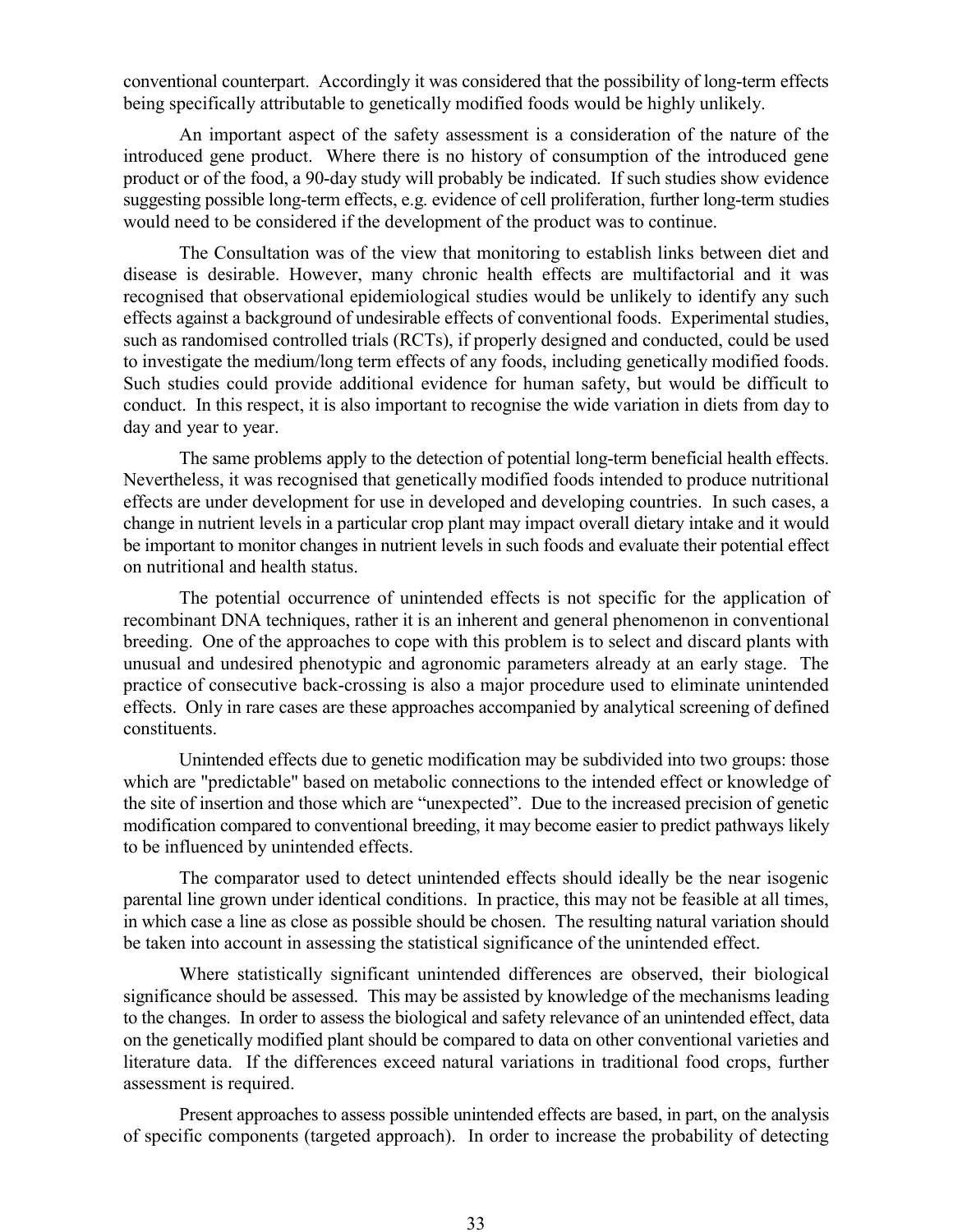unintended effects, profiling techniques are considered as useful alternatives (non-targeted approach). Profiling techniques are used at different level e.g. genomics, proteomics and metabolomics.

In the future, genetic modifications of plants are likely to be more complex perhaps involving multiple between-species transfers and this may lead to an increased chance of unintended effects. In such cases, profiling techniques may contribute to the detection of differences in a more extensive way than targeted chemical analysis but they are not yet fully developed and have certain limitations. Having detected differences using profiling techniques, their safety implications of such difficulties will still need to be considered.

#### **4) What scientific approach can be used to assess the potential allergenicity?**

An assessment of the potential allergenicity should be made for all genetically modified foods. In the assessment, the novel proteins resulting from the inserted gene should be the focus of the investigation in most cases.

An assessment of the potential allergenicity of the genetically modified food should be conducted in all cases. Possible enhancement of the inherent allergenicity of the host plant food should also be included in the assessment only when the intended effect of the genetic modification involves a significant alteration of the protein content of the food product derived from the host plant.

A decision-tree strategy should be applied in the assessment of the potential allergenicity of the novel protein(s). When the transferred gene is obtained from a source with a known history of allergenicity, the assessment should focus initially upon the immunochemical reactivity of the newly introduced protein with IgE from the blood serum of individuals with known allergies to the source of the transferred genetic material. Where necessary (in cases where no evidence of immunochemical reactivity is obtained), skin tests with extracts of the novel protein and blinded oral food challenges with the genetically modified food should be conducted on individuals with known allergies to the source of the transferred genetic material to provide confirmation that the novel protein is not allergenic. This series of tests provides adequate evidence regarding the allergenicity (or lack thereof) of novel proteins expressed by genes obtained from known allergenic sources.

The decision-tree approach should rely upon various criteria used in combination (since no single criterion is sufficiently predictive). The current criteria include the sequence homology of the newly introduced protein to known allergens, the immunochemical reactivity of the newly introduced protein with IgE from blood serum of appropriate, allergic individuals when sequence homology is found, and the stability of the novel protein to digestion in gastric and intestinal model systems. This Consultation suggests that the incorporation of two additional criteria to the decision-tree approach when the genetic material is not known to be allergenic might be useful. The level and site of expression of the novel protein and the functional properties of the novel protein should be considered for addition to the list. These criteria taken together offer reasonable evidence that the novel protein is not allergenic, is not cross-reactive with known allergens, and has limited potential to become a food allergen. However, the development of additional criteria could offer additional confidence in the decision-tree approach. In particular, this Consultation advocated continued research on the development of a well-validated animal models for the assessment of the potential allergenicity of novel proteins from genetically modified foods. The Consultation also advocated additional research to identify allergenic proteins in food and to determine their protein sequences.